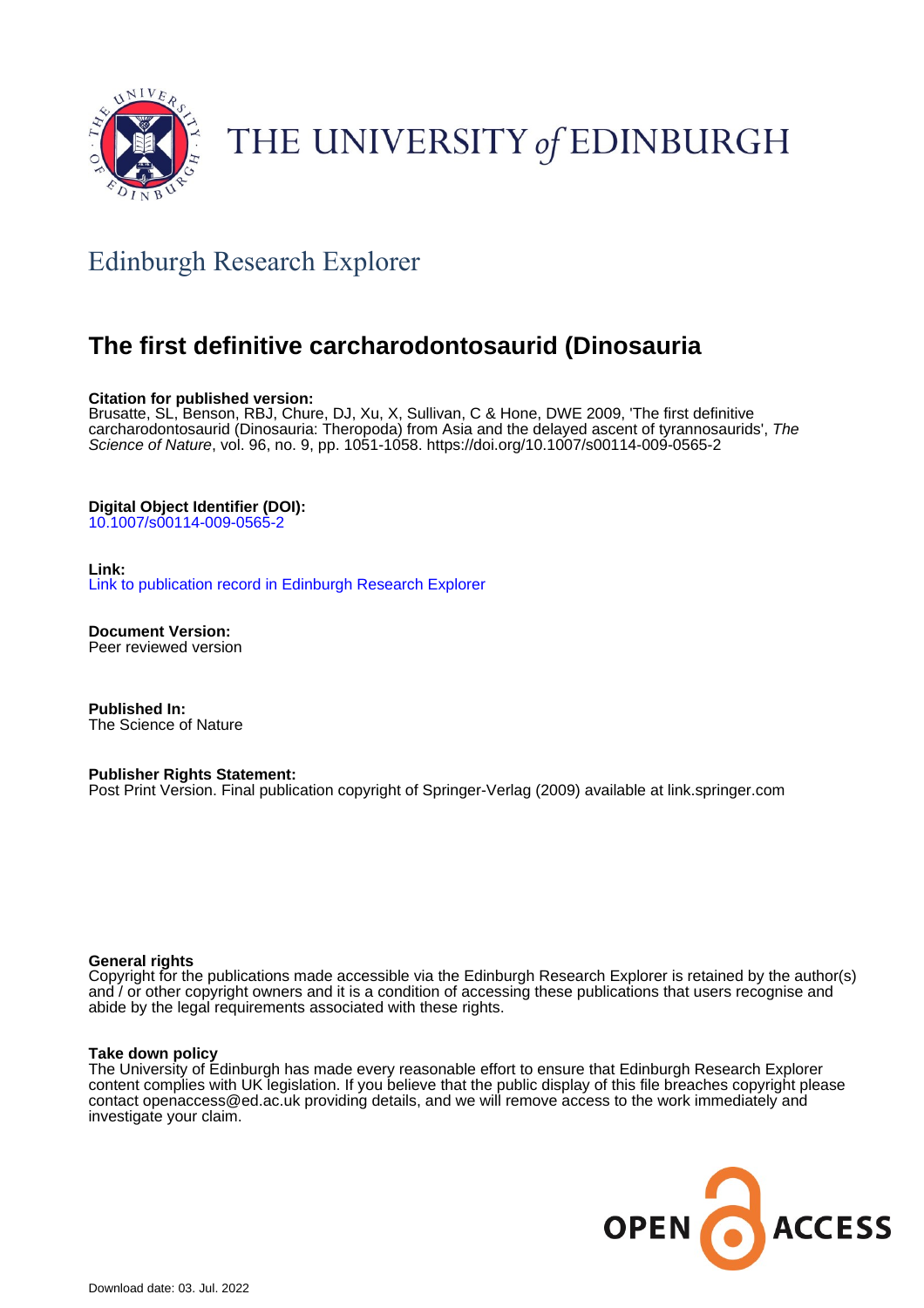**Post-Print Version**. Published in Naturwissenschaften copyright of Springer Verlag (2009).

Cite As: Brusatte, SL, Benson, RBJ, Chure, DJ, Xu, X, Sullivan, C & Hone, DWE 2009, 'The first definitive carcharodontosaurid (Dinosauria: Theropoda) from Asia and the delayed ascent of tyrannosaurids' *Naturwissenschaften*, vol 96, no. 9, pp. 1051-1058.

DOI: 10.1007/s00114-009-0565-2

#### **The first definitive carcharodontosaurid (Dinosauria: Theropoda) from Asia and the delayed ascent of tyrannosaurids**

Stephen L. Brusatte<sup>1,2\*</sup>, Roger B. J. Benson<sup>3,4</sup>, Daniel J. Chure<sup>5</sup>, Xing Xu<sup>6</sup>, Corwin Sullivan<sup>6</sup>, and David W. E. Hone<sup>6</sup>

<sup>1</sup>Department of Paleontology, American Museum of Natural History, Central Park West at 79<sup>th</sup> Street, New York, NY 10024, USA

<sup>2</sup>Department of Earth and Environmental Sciences, Columbia University, New York, NY, USA

<sup>3</sup>Department of Earth Sciences, University of Cambridge, Downing Street, Cambridge, CB2 3EQ, United Kingdom

4 Department of Palaeontology, Natural History Museum, Cromwell Road, London SW7 5BD, United Kingdom

5 Dinosaur National Monument, Box 128, Jensen, UT 84035, USA

<sup>6</sup>Institute of Vertebrate Paleontology and Paleoanthropology, Chinese Academy of Sciences, P.O. Box 643, Beijing 100044, People's Republic of China

\*Author and address for correspondence: Division of Paleontology, American Museum of Natural History, Central Park West at 79<sup>th</sup> Street, New York, NY 10024, USA [\(sbrusatte@amnh.org,](mailto:sbrusatte@amnh.org) phone number: 00-1-815-579-2682)

**Abstract** Little is known about the evolution of large-bodied theropod dinosaurs during

the Early to mid Cretaceous in Asia. Prior to this time Asia was home to an endemic

fauna of basal tetanurans, whereas terminal Cretaceous ecosystems were dominated by

tyrannosaurids, but the intervening 60 million years left a sparse fossil record. Here we

redescribe the enigmatic large-bodied "*Chilantaisaurus*" *maortuensis* from the Turonian

of Inner Mongolia, China. We refer this species to a new genus, *Shaochilong*, and

analyze its systematic affinities. Although *Shaochilong* has previously been allied with

several disparate theropod groups (Megalosauridae, Allosauridae, Tyrannosauroidea,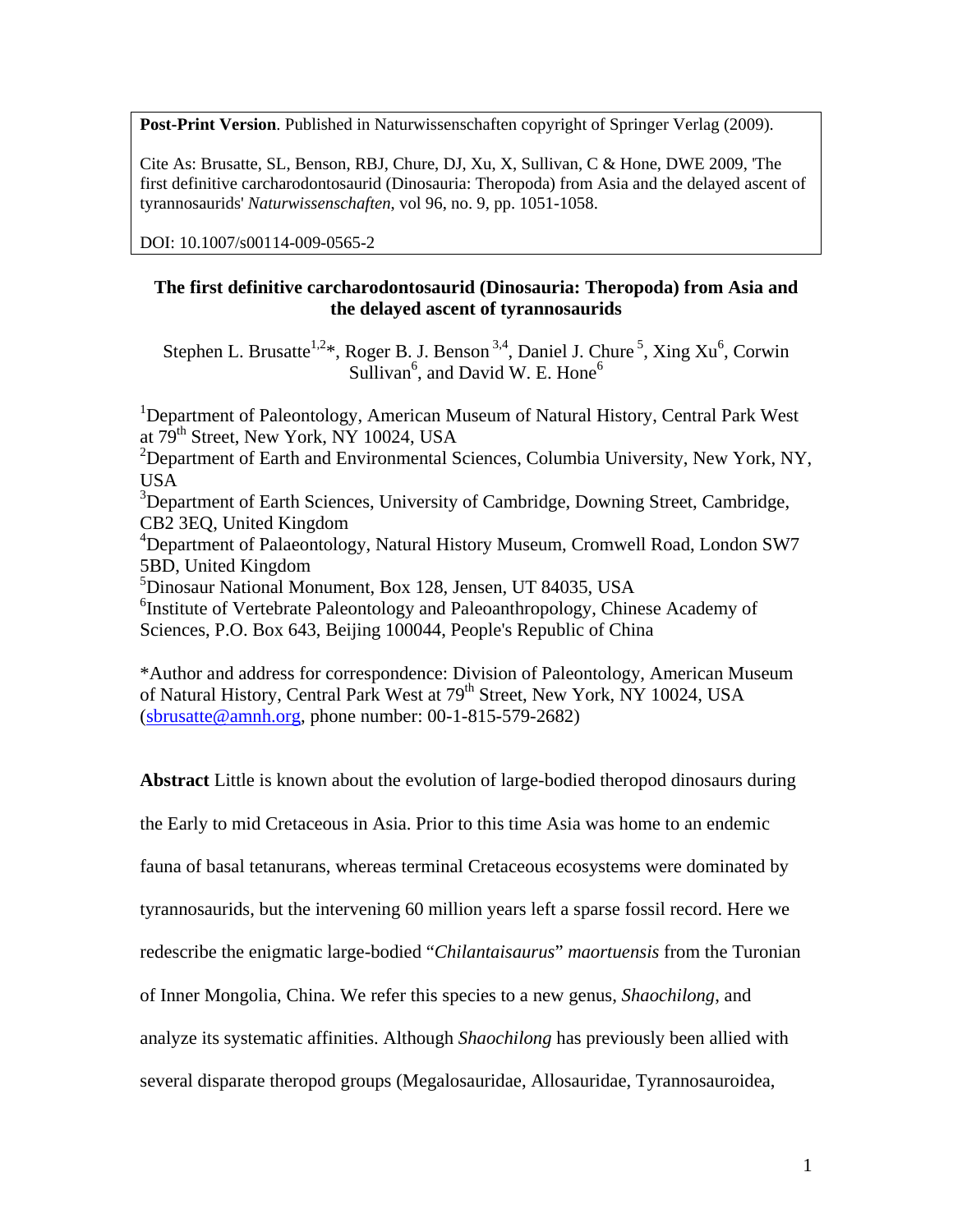Maniraptora), we find strong support for a derived carcharodontosaurid placement. As such, *Shaochilong* is the first unequivocal Asian member of Carcharodontosauridae, which was once thought to be restricted to Gondwana. The discovery of an Asian carcharodontosaurid indicates that this clade was cosmopolitan in the Early to mid Cretaceous and that Asian large-bodied theropod faunas were no longer endemic at this time. It may also suggest that the ascent of tyrannosaurids into the large-bodied dinosaurian predator niche was a late event that occurred towards the end of the Cretaceous, between the Turonian and the Campanian.

**Keywords** Dinosauria; Theropoda; Carcharodontosauridae; Tyrannosauridae; Cretaceous palaeobiogeography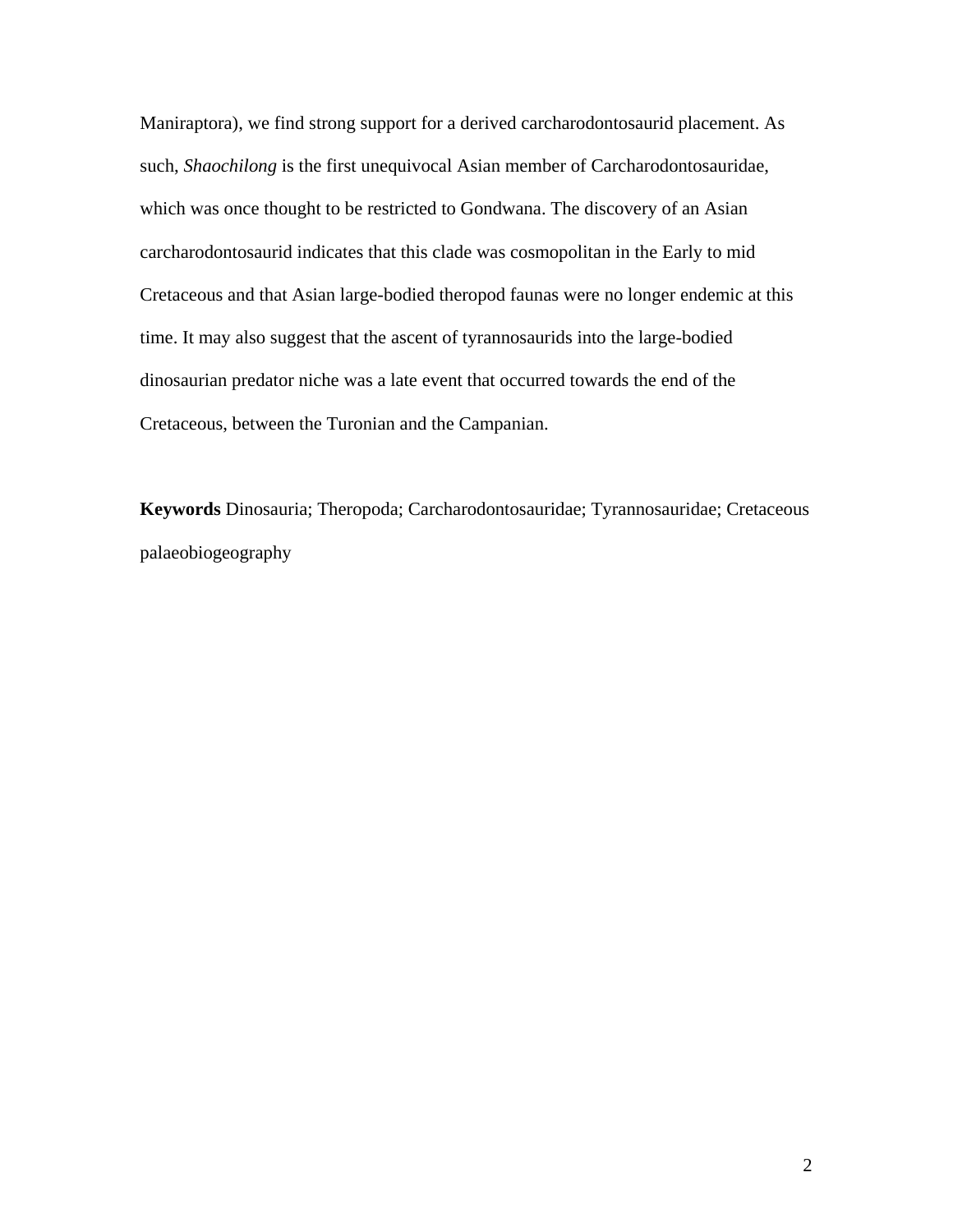#### **Introduction**

Very little is known about the large-bodied theropod dinosaurs that inhabited Asia during the Early to mid Cretaceous. Carnivores from the Middle to Late Jurassic largely belonged to endemic basal tetanuran clades (Brusatte et al. in press; Zhao et al. in press), whereas terminal Cretaceous faunas were dominated by the colossal tyrannosaurids (Currie 2000), but the intervening 60 million years is a dark period in Asian theropod history. Although several small-bodied coelurosaurs are known from the famous Barremian Jehol Biota of China (Norell and Xu 2005), the record of large theropods from this time consists mostly of isolated teeth and other fragmentary remains (see review in Weishampel et al. 2004). This dearth of information frustrates attempts to understand the Cretaceous biogeographic history of Asia, especially postulated episodes of endemism and faunal interchange based on other clades, and the ascent of tyrannosaurids into the dominant predator role in latest Cretaceous ecosystems.

One of the most complete large theropod specimens from this poorly sampled interval is a series of cranial and postcranial bones from Inner Mongolia, China. These fossils were briefly described by Hu (1964), who assigned them to a new species of the enigmatic theropod *Chilantaisaurus*, *C*. *maortuensis*. However, subsequent authors have dismissed this referral, as there is no overlapping material between "*C*." *maortuensis* and the type species of *Chilantaisaurus*, *C. tashuikouensis* (e.g. Chure 2000; Rauhut 2003; Benson and Xu 2008). Furthermore, researchers have consistently disagreed on the phylogenetic placement of "*C*." *maortuensis*. Hu (1964) classified this species within Megalosauridae, a wastebasket assemblage of large theropods that are now regarded as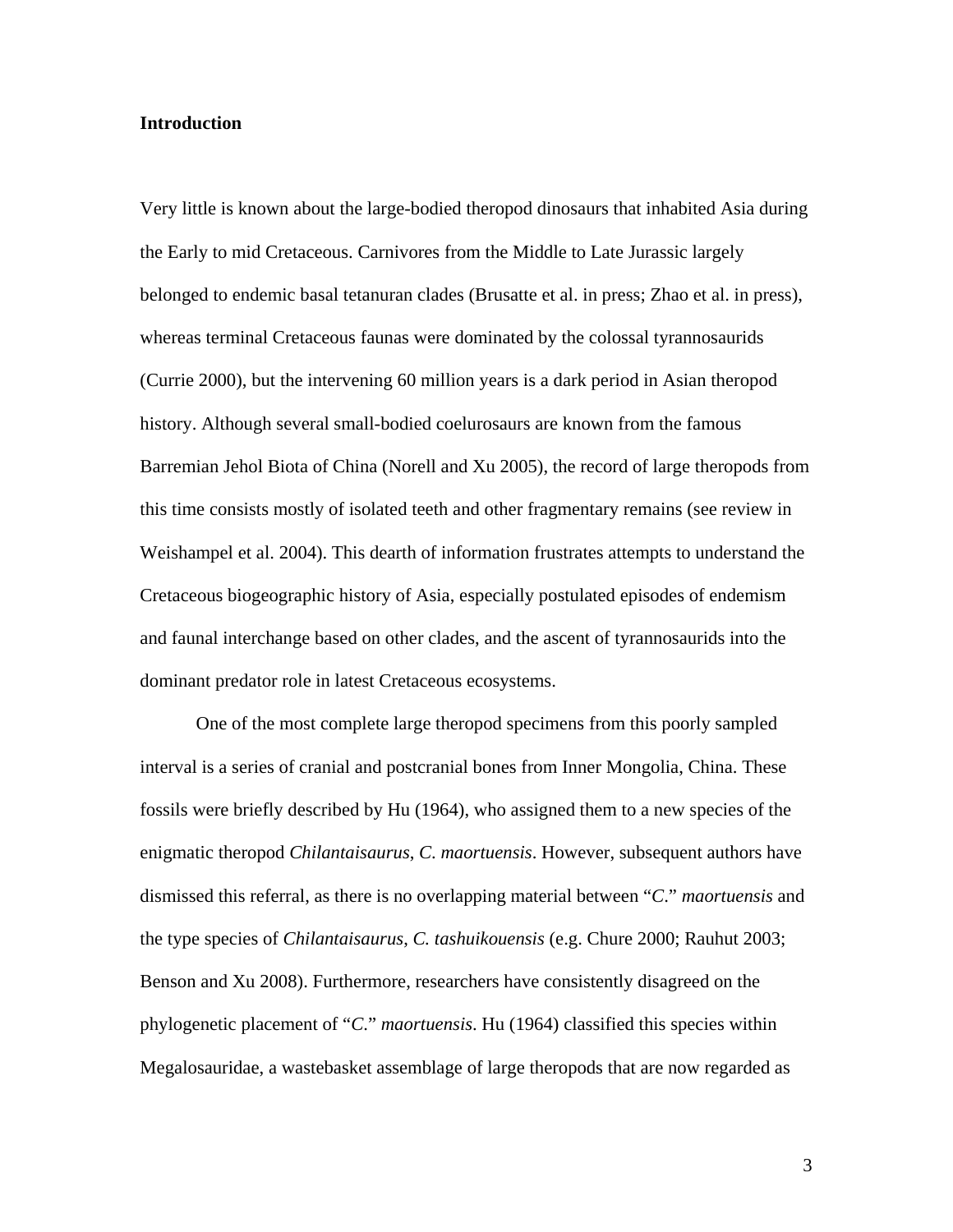basal tetanurans, whereas other authors have referred it to a wide variety of theropod groups, including Allosauridae (e.g. Molnar et al. 1990), Tyrannosauroidea (Holtz 2004), and Maniraptora (Chure 1998, 2000; Rauhut 2003). Few of these referrals have been based on numerical cladistic analysis, and the fact that this critical specimen remains poorly described has certainly contributed to this confusion.

Here we redescribe the holotype and only known specimen of "*C*." *maortuensis* and provide a new generic name and revised diagnosis. Cladistic analyses, which incorporate an avalanche of new data from an ongoing renaissance in the discovery and description of basal theropod dinosaurs, allow us to evaluate the affinities of this specimen in unprecedented detail. We reinterpret "*C*." *maortuensis* as the first unequivocal Asian member of Carcharodontosauridae, a clade once thought to be restricted to Gondwana that includes some of the largest terrestrial predators to ever live (Brusatte and Sereno 2008). The discovery of an Asian carcharodontosaurid provides evidence that this clade was cosmopolitan in the Early to mid Cretaceous and that mid Cretaceous Asian large-bodied theropod faunas were no longer endemic. Furthermore, the persistence of large-bodied basal tetanurans (*Shaochilong* and the contemporary *Chilantaisaurus tashuikouensis*) in the mid Cretaceous of Asia may indicate that the ascent of tyrannosaurids into the large predator niche was a late event that occurred towards the end of the Cretaceous, after the Turonian.

#### **Taxonomy**

Theropoda Marsh 1881 Tetanurae Gauthier 1986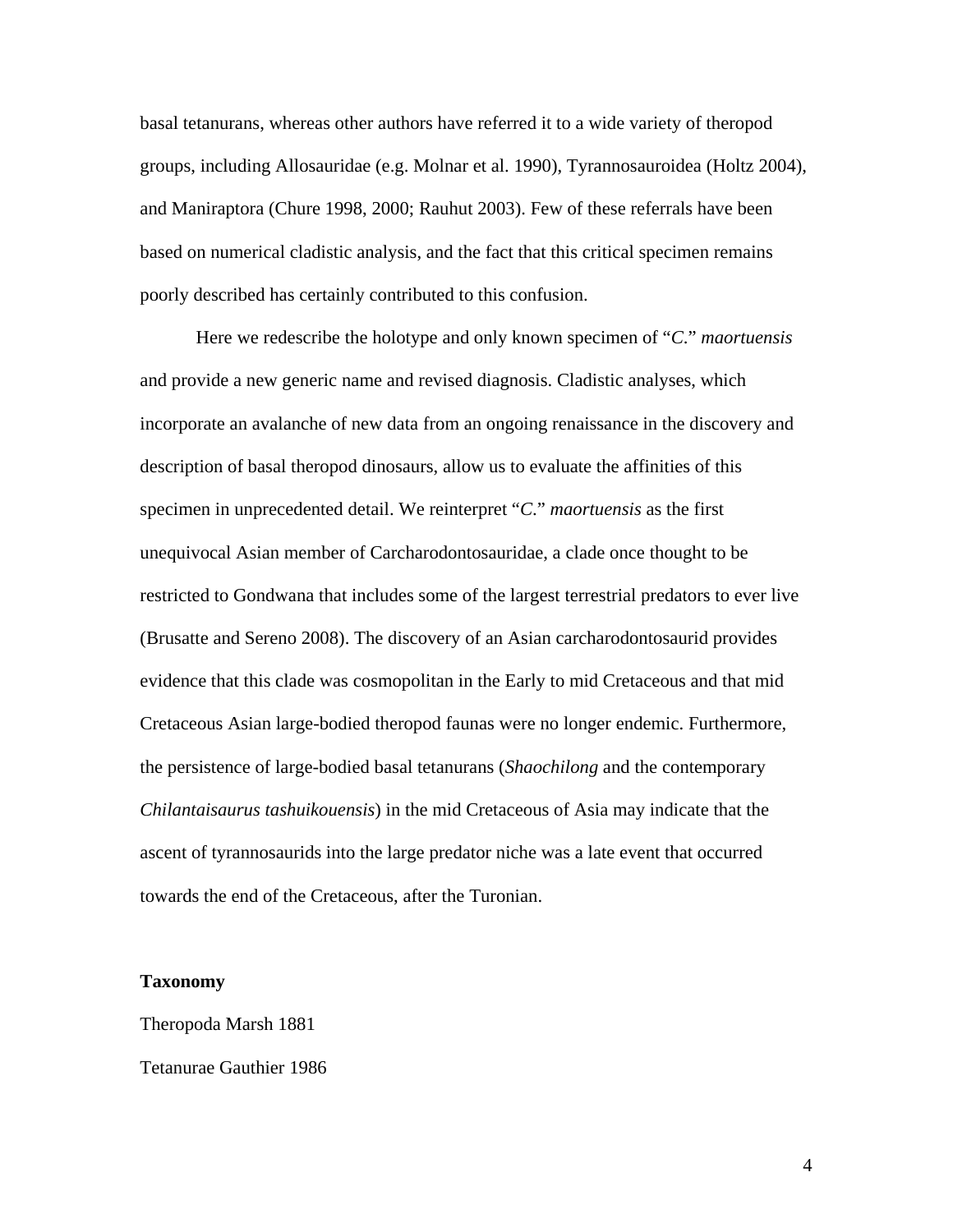Allosauroidea Marsh 1878 Carcharodontosauridae Stromer 1931 *Shaochilong*, gen nov. *S*. *maortuensis* Hu 1964

#### **Etymology**

Shaochi: Chinese for 'shark tooth,' referring to the 'shark toothed' carcharodontosaurid theropods; long: Chinese for dragon.

#### **Material**

IVPP (Institute of Vertebrate Paleontology and Paleoanthropology) V2885.1-7, braincase, frontals, parietals, right nasal, right maxilla, quadrates, axis, and six caudal vertebrae, found associated (Hu 1964). All elements seem to represent a single individual, based on size, matching articulations, and/or shared phylogenetic affinity.

#### **Locality and horizon**

Ulansuhai Formation, Maortu, People's Republic of China (60 km north of Chilantai, Inner Mongolian Autonomous Region). The Ulansuhai Formation is often regarded as Aptian-Albian (late Early Cretaceous) based on perceived faunal similarities to other deposits of this age (e.g., Weishampel et al. 2004). However, radiometric dating of underlying strata indicates a maximum age of approximately 92 Ma (Turonian, early Late Cretaceous ["mid Cretaceous"]; Kobayashi and Lu 2003, Benson and Xu, 2008).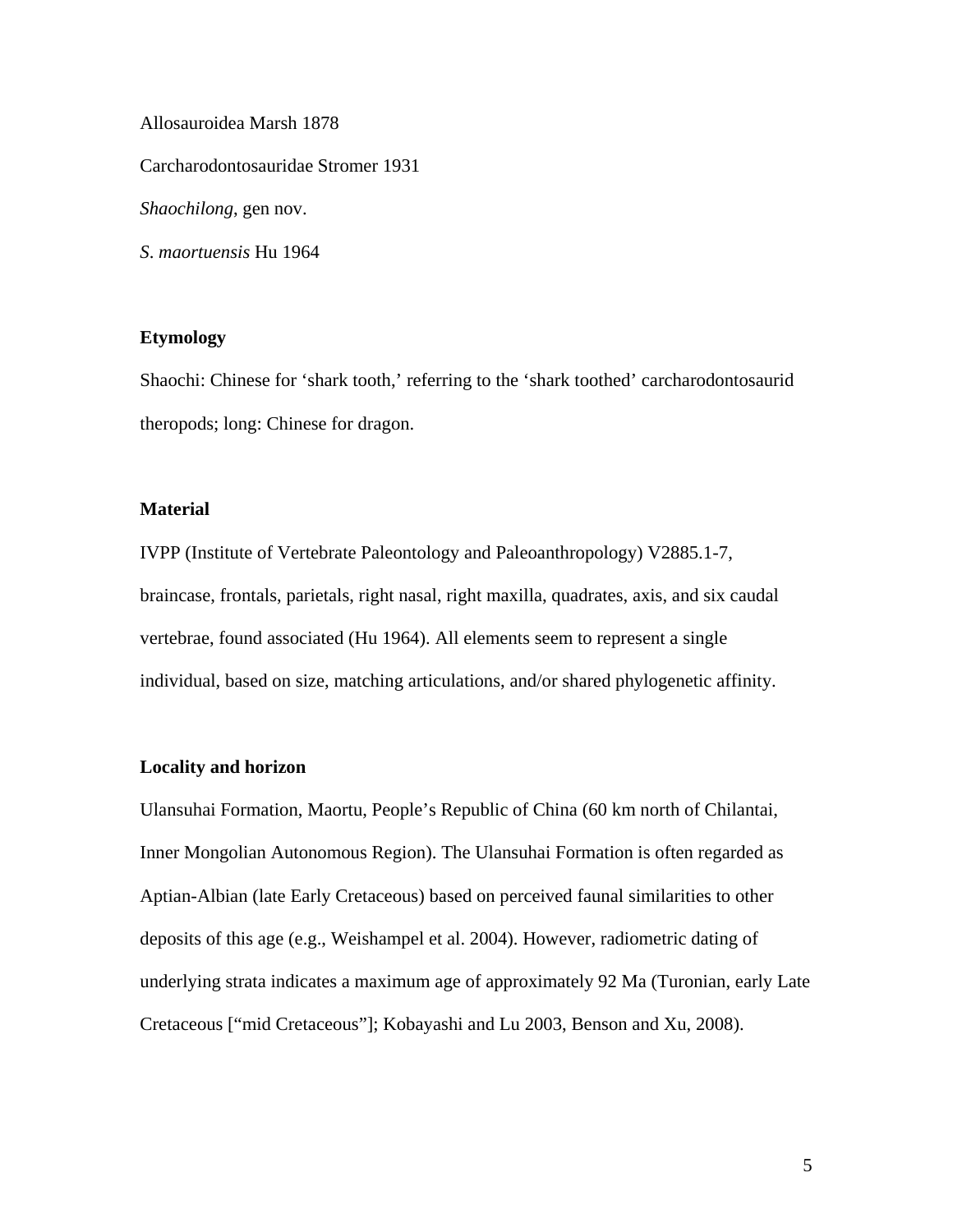#### **Diagnosis**

Allosauroid theropod possessing the following autapomorphies: maxillary antorbital fossa reduced in extent and nearly absent; paradental groove on medial surface of maxilla absent; deep, dorsoventrally oriented grooves located dorsally on maxillary interdental plates; pneumatic recess penetrates to posterior end of nasal; sagittal crest on frontal; large pneumatic foramen at anterodorsal corner of dorsal tympanic recess of prootic.

#### **Description and comparisons**

The lateral surface of the maxilla is smooth, lacking the characteristic rugose texture of derived carcharodontosaurids. The anterior ramus is deeper than long and the jugal process is deflected posteroventrally, as in *Acrocanthosaurus* and *Eocarcharia* (Sereno and Brusatte 2008). Lateral exposure of the antorbital fossa is limited ventrally on the main body and on the posterior margin of the ascending ramus, even more so than in derived carcharodontosaurids (Coria and Currie 2006, Brusatte and Sereno 2007). Promaxillary and maxillary fenestrae are not evident, possibly due to breakage, but there is only a small region of fossa that could have housed them in life. However, a promaxillary recess and maxillary antrum are visible through broken surfaces in medial view. The interdental plates are fused into a long sheet with a rugose, finely pitted surface texture and an autapomorphic series of deep grooves dorsally. Individual plates are more than twice as deep as long, a derived feature of carcharodontosaurids (contra Chure 1998). Above the plates the paradental groove is autapomorphically absent.

The posterior end of the right nasal houses a deep pneumatic recess, subdivided into multiple pockets. Pneumatic nasals are characteristic of allosauroids, but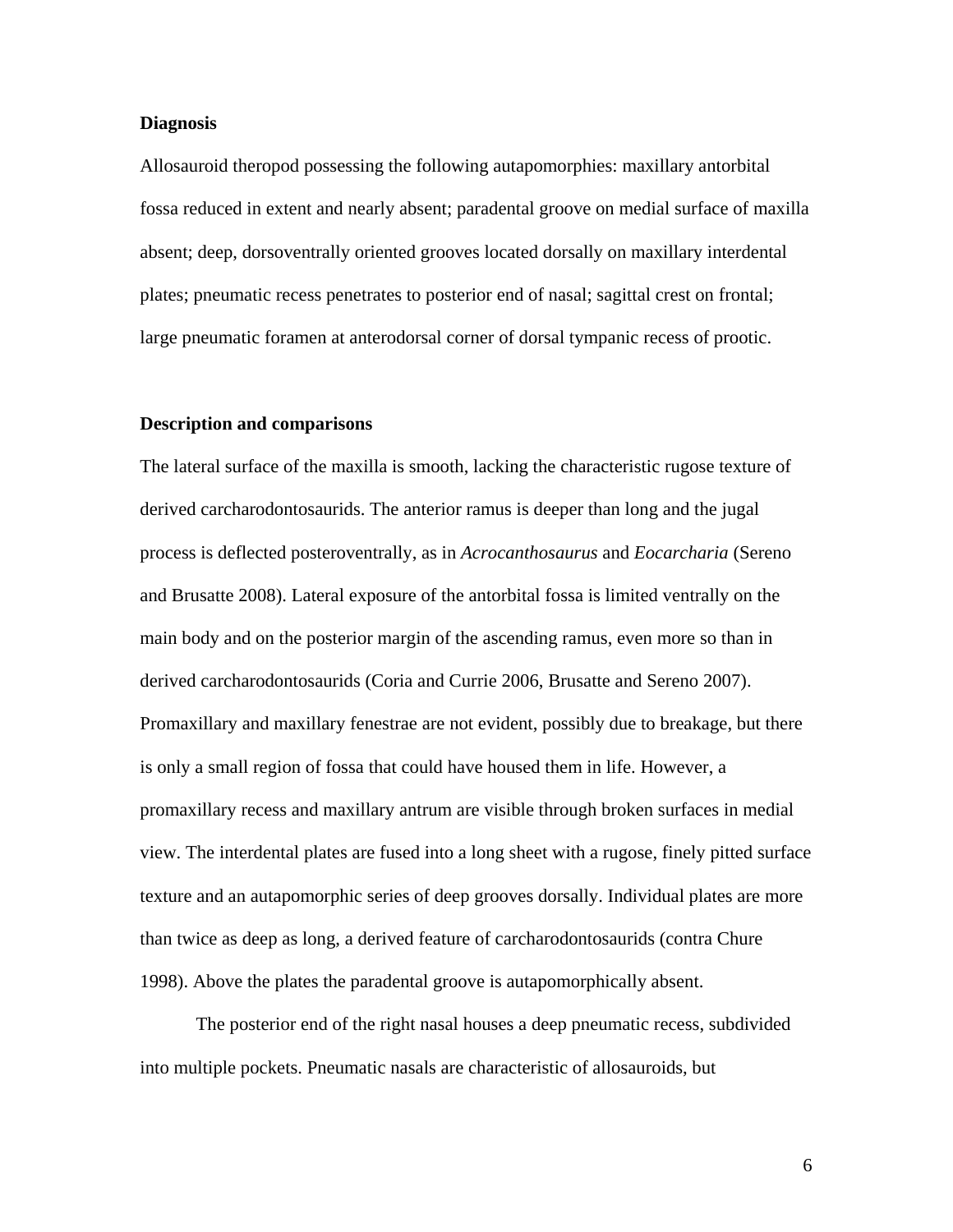*Shaochilong* uniquely possesses an internal recess that remains deep at the posterior end of the nasals.

The most spectacular feature of the frontal is a tall and sharp sagittal crest that rises 10 mm above the smooth dorsal surface of the bone. Sagittal crests are known in some coelurosaurs but are absent in non-coelurosaurian tetanurans; furthermore, the crest of *Shaochilong* is unique among theropods, as it rises from the broad dorsal surface of the frontals, unlike in coelurosaurs and abelisaurids in which transverse narrowing of the frontals produces a thin midline crest. The frontals are fused to each other and to the parietals, as is characteristic of carcharodontosaurids. Additional carcharodontosaurid features include anteriorly limited supratemporal fossae and a curved crest for muscle attachment within each fossa (Coria and Currie 2002; Brusatte and Sereno 2008). Enlarged articulations for the postorbital and lacrimal/prefrontal, combined with the absence of a frontal orbital rim, indicate that the postorbital and lacrimal made contact above the orbit as in carcharodontosaurids (Brusatte and Sereno 2008).

The quadrate is apneumatic as in *Allosaurus* (Madsen 1976), *Sinraptor* (Currie and Zhao 1993) and other non-coelurosaurian theropods, whereas it is extensively pneumatized in other carcharodontosaurids (Currie and Carpenter 2000; Coria and Currie 2006). The quadrate foramen is small and was located between the quadrate and quadratojugal.

The braincase is among the best preserved basal tetanuran braincases currently known. It is short, deep, and extensively pneumatized, as in carcharodontosaurids. The dorsal tympanic recess on the prootic is deeply embayed and penetrated anteriorly by a large, autapomorphic pneumatic foramen. Paracondylar pneumatopores lead into a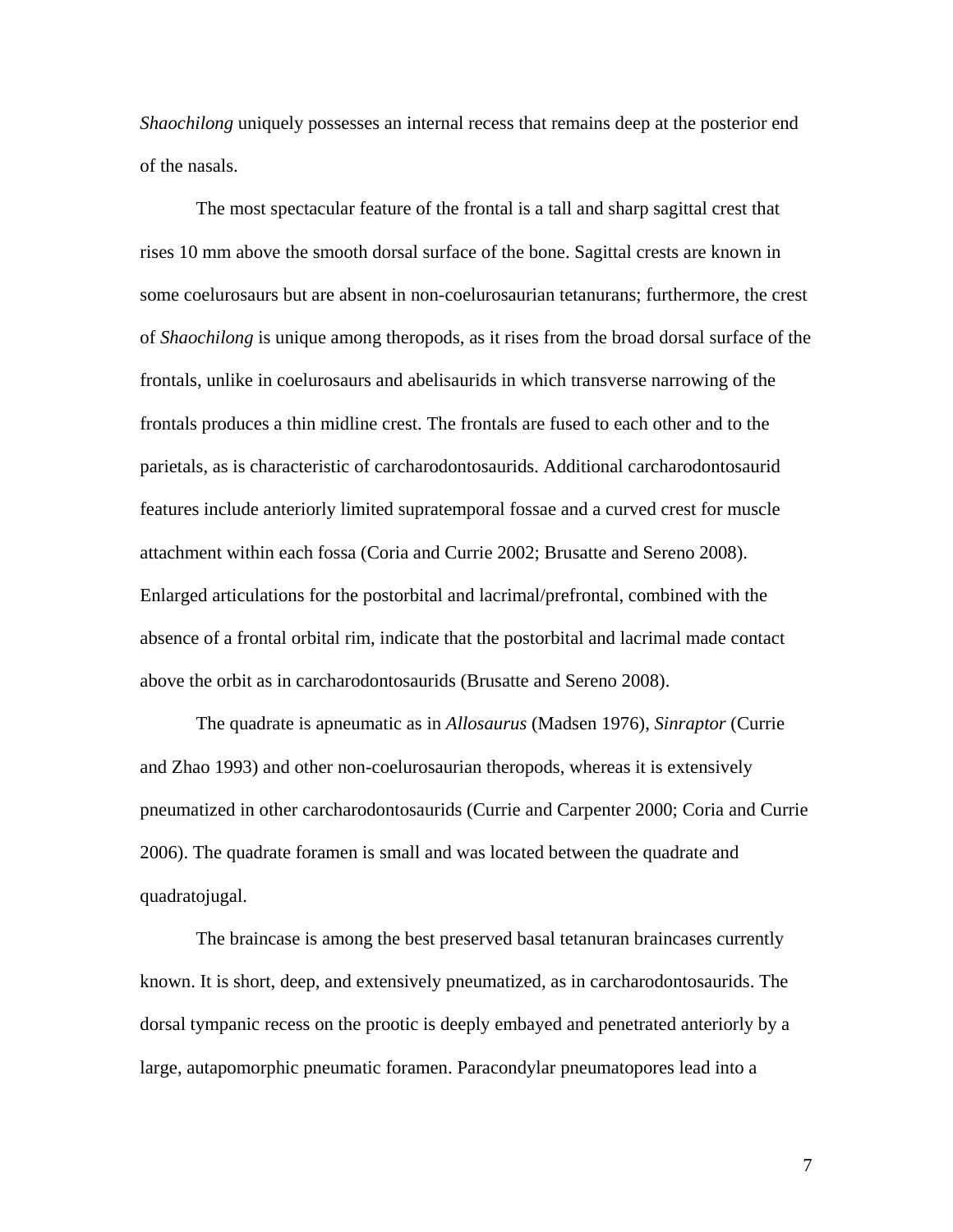medial recess below the endocranial cavity as in carcharodontosaurids (Coria and Currie 2002). The basisphenoid recess is large, and although eroded ventrally, its widely divergent and thick walls suggest that it was expansive, likely intermediate between the shallow pockets of most theropods and the deep funnels of some carcharodontosaurids (Sereno et al. 1996; Brusatte and Sereno 2007).

The supraoccipital has a rugose, knob-like dorsal process. As in derived carcharodontosaurids and *Sinraptor*, the occipital surface slopes posteroventrally (Coria and Currie 2002). The paroccipital processes are strongly downturned, terminating ventral to the occipital condyle as is characteristic of allosauroids. These processes are apneumatic and do not twist distally, unlike those of many coelurosaurs (e.g., Makovicky and Norell 1998; Norell et al. 2004). The single trigeminal (V) nerve opening lies posterior to the nuchal wedge as in carcharodontosaurids (Coria and Currie 2002) and two separate facial (VII) nerve openings are present, a condition otherwise known only in *Acrocanthosaurus* (Franzosa and Rowe 2005). The antotic crest, a ridge on the laterosphenoid that divides the orbital and temporal spaces, is thickened as in carcharodontosaurids, but unlike *Allosaurus*, *Sinraptor*, and most theropods (Sampson and Witmer 2007). Both the interorbital septum and the sphenethmoid are unossified; the former is missing and the latter is inferred as absent due to the lack of attachment scars on the ventral surface of the frontal.

The braincase of *Shaochilong* helps clarify a confusing feature in other carcharodontosaurids. Coria and Currie (2002) described the fenestra ovalis of *Carcharodontosaurus* and *Giganotosaurus* as facing posteriorly and opening onto the occiput. This interpretation, based on clearly broken bone surfaces in both taxa, was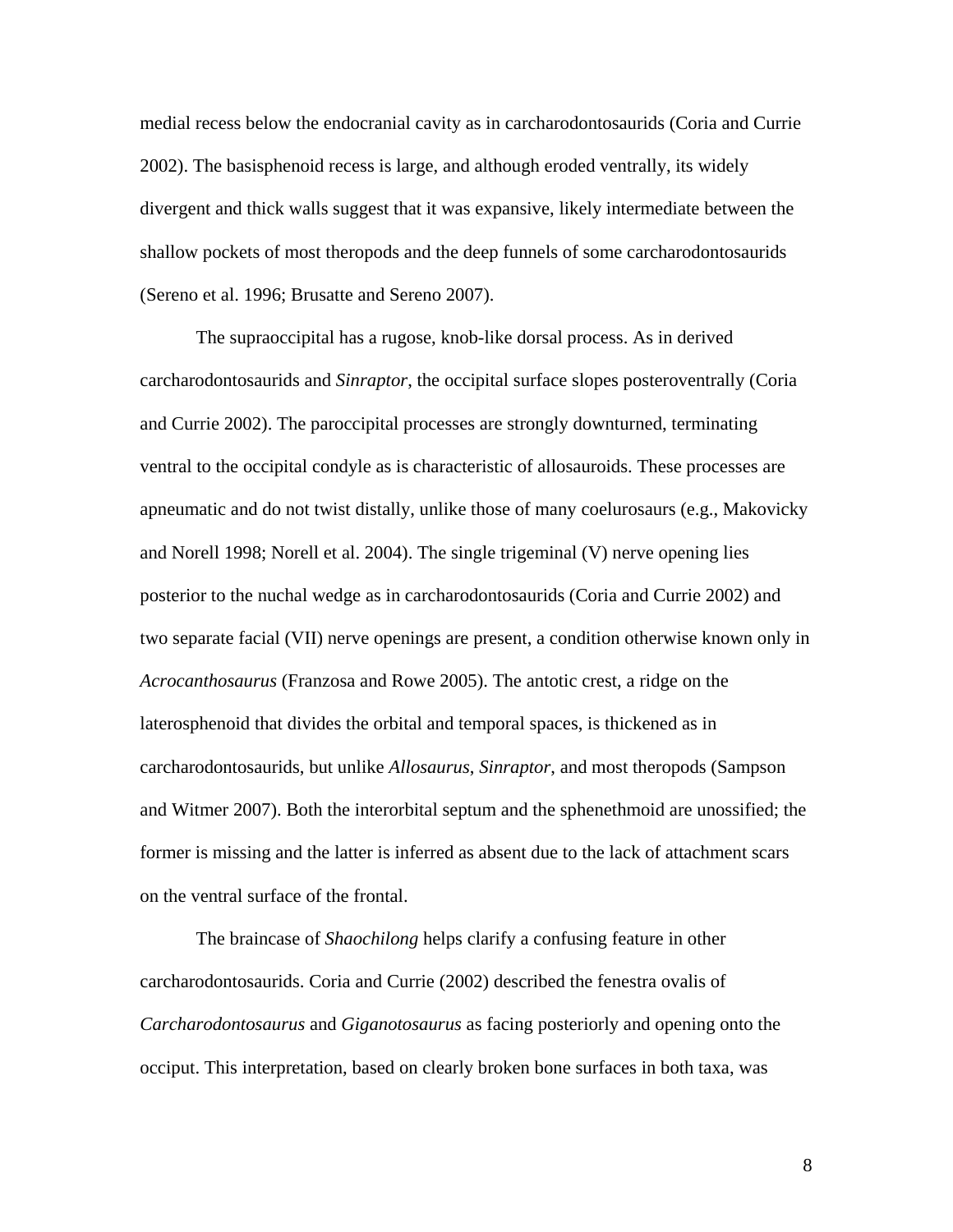challenged by Brusatte and Sereno (2007). In *Shaochilong* this region is well preserved on both sides, and the fenestra ovalis is clearly present on the lateral wall of the braincase, but located on the anterior surface of the crista tuberalis (=metotic strut of many authors). Thus, it faces mostly anteriorly and is placed far lateral (22 mm) to the endocranial cavity. Coria and Currie (2002) were correct in that the fenestra ovalis is reorientated in an antero-posterior direction, but the crista tuberalis ("metotic strut") walls it off posteriorly and prevents it from opening onto the occiput.

#### **Phylogenetic analysis**

To assess the relationships of *Shaochilong* we performed two separate phylogenetic analyses. First, since previous studies have allied *Shaochilong* with various disparate theropod groups (Megalosauridae, Allosauridae, Tyrannosauroidea, Maniraptora), we tested its position in global theropod phylogeny using the recent analysis of Smith et al. (2007), which includes representatives of every group with which *Shaochilong* has previously been united. When included in this analysis *Shaochilong* falls out deeply nested within the carcharodontosaurids (see electronic supplementary material).

Second, we tested the affinities of *Shaochilong* within Allosauroidea using the less inclusive analysis of Brusatte and Sereno (2008). This includes a larger sample of allosauroid taxa and characters relevant to allosauroid ingroup phylogeny, as well as updated scorings based on redescriptions of several taxa (Brusatte and Sereno, 2007; Brusatte et al. 2008; Sereno and Brusatte, 2008) that were not incorporated into Smith et al.'s (2007) data matrix. This analysis returned two most parsimonious trees (length=188,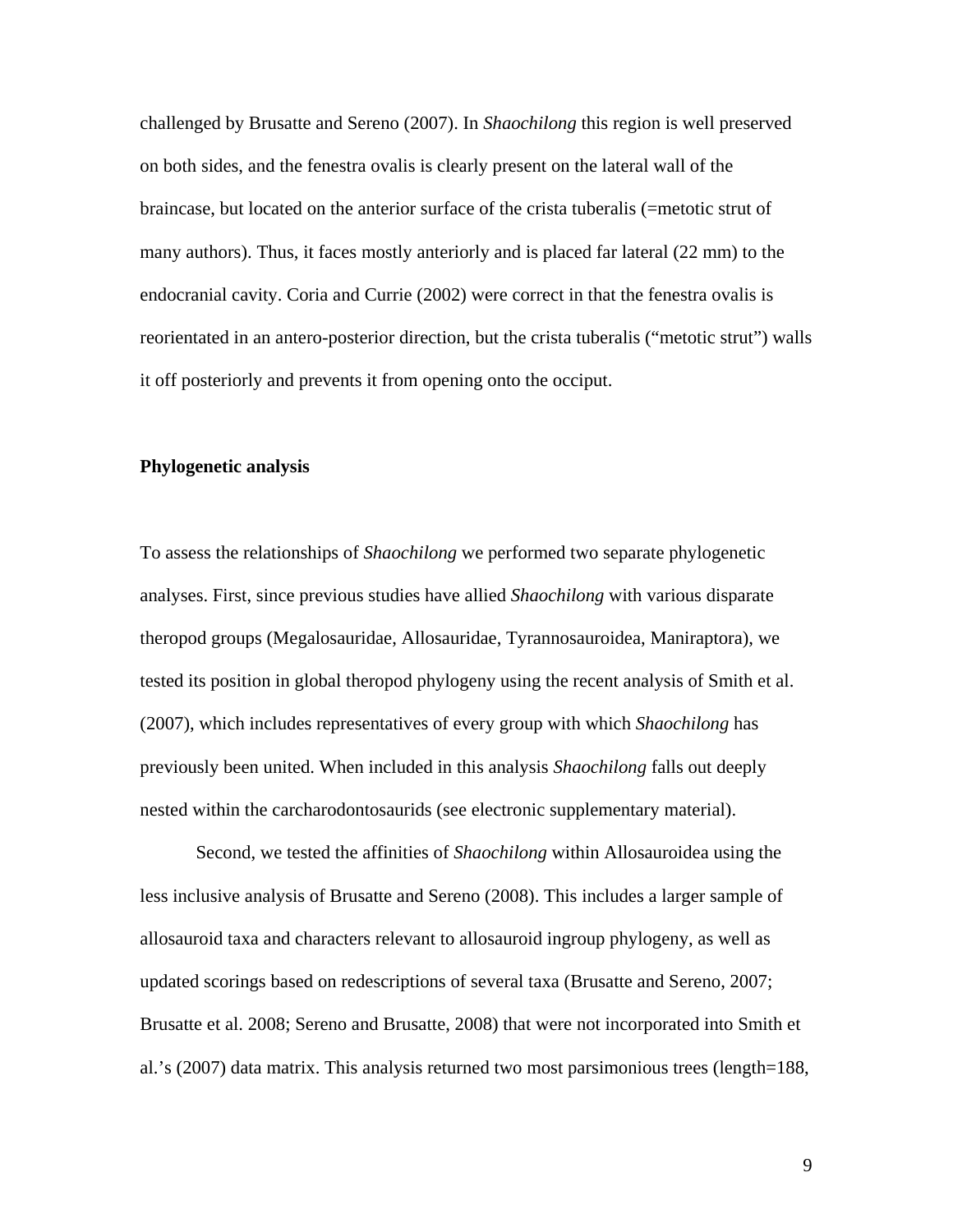CI=0.60, RI=0.70), which differ only in placing either *Shaochilong* or the South American *Tyrannotitan* as the sister taxon to Carcharodontosaurinae (*Carcharodontosaurus*, *Giganotosaurus*, *Mapusaurus*) (see electronic supplementary material). *Shaochilong* is nested deeply within Carcharodontosauridae and is more derived than the well-known North American *Acrocanthosaurus*. Interestingly, *Tyrannotitan* is found to be more derived than in the original analysis, and depending on the resolution of the polytomy it may fall within an endemic clade of African and South American carcharodontosaurids, as has been suggested (Novas et al. 2005; Coria and Currie 2006).

#### **Discussion**

Although previously assigned to many disparate theropod groups, *Shaochilong* is here identified as a carcharodontosaurid for the first time. This placement is strongly supported and corroborated by numerous synapomorphies, enumerated above. Accordingly, *Shaochilong* is the first definitive carcharodontosaurid known from Asia. Chure et al. (1999) described an isolated tooth from Japan as a possible carcharodontosaurid, but the characters considered to support this affinity are in fact widespread among theropods (Brusatte et al. 2007). Identification of *Shaochilong* as a carcharodontosaurid indicates that this clade, which is often regarded as an endemic Gondwanan group (Currie and Carpenter 2000; Allain 2002; Novas et al. 2005), was cosmopolitan during the Early to mid Cretaceous. Carcharodontosaurids are also known from North America (*Acrocanthosaurus*), Europe (*Neovenator*), South America, and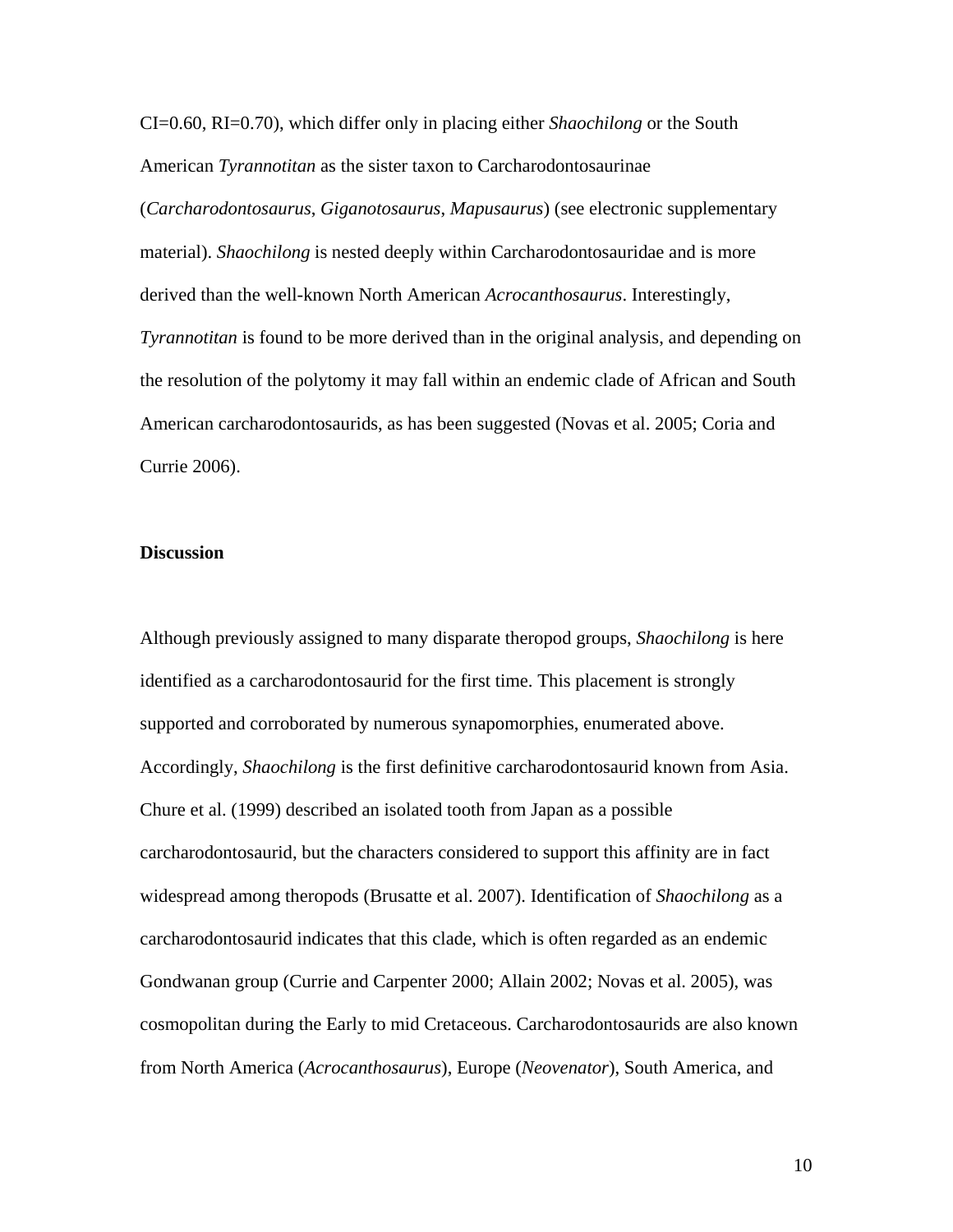Africa during this time, and are only missing from the fossil records of Australia and Antarctica, two poorly-sampled landmasses.

Given that carcharodontosaurids represent a global radiation, the referral of *Shaochilong* to this clade provides evidence that the mid Cretaceous large-bodied theropod faunas of Asia had a cosmopolitan flavor. A similar pattern has long been noted for sauropods (Upchurch 1995; Barrett et al. 2002) and ornithopods (Norman 1998), and is thought to reflect a burst of faunal interchange after the severing of long-standing oceanic and topographic barriers (Russell 1993; Upchurch et al. 2002). However, the small theropod faunas of Early Cretaceous Asia have been described as relict biotas, in which remnants of widespread Jurassic clades persisted in isolation (Luo 1999; but see Xu and Norell 2006). It has been unclear whether large dinosaurian predators conformed to either of these hypothesized patterns, due to the immense gap in the record between the largely endemic Middle to Late Jurassic faunas (Brusatte et al. in press; Zhao et al. in press) and the tyrannosaurid-dominated Late Cretaceous assemblages. *Shaochilong* helps fill this gap, as do several recent discoveries that also provide support for Early Cretaceous interchange. The enigmatic *Fukuiraptor* (Azuma and Currie 2000) and *Siamotyrannus* (Rauhut 2003)—the two other relatively complete large Asian Early Cretaceous theropods—appear to belong to Allosauroidea, a large and widespread clade that includes carcharodontosaurids. Even more striking, spinosaurid theropods, previously known from Africa, Europe, and South America, have recently been described from Asia (Milner et al. 2007; Buffetaut et al. 2008).

If the details of our phylogenetic hypothesis are correct, the closest relatives of *Shaochilong* among carcharodontosaurids are all Gondwanan taxa. This finding is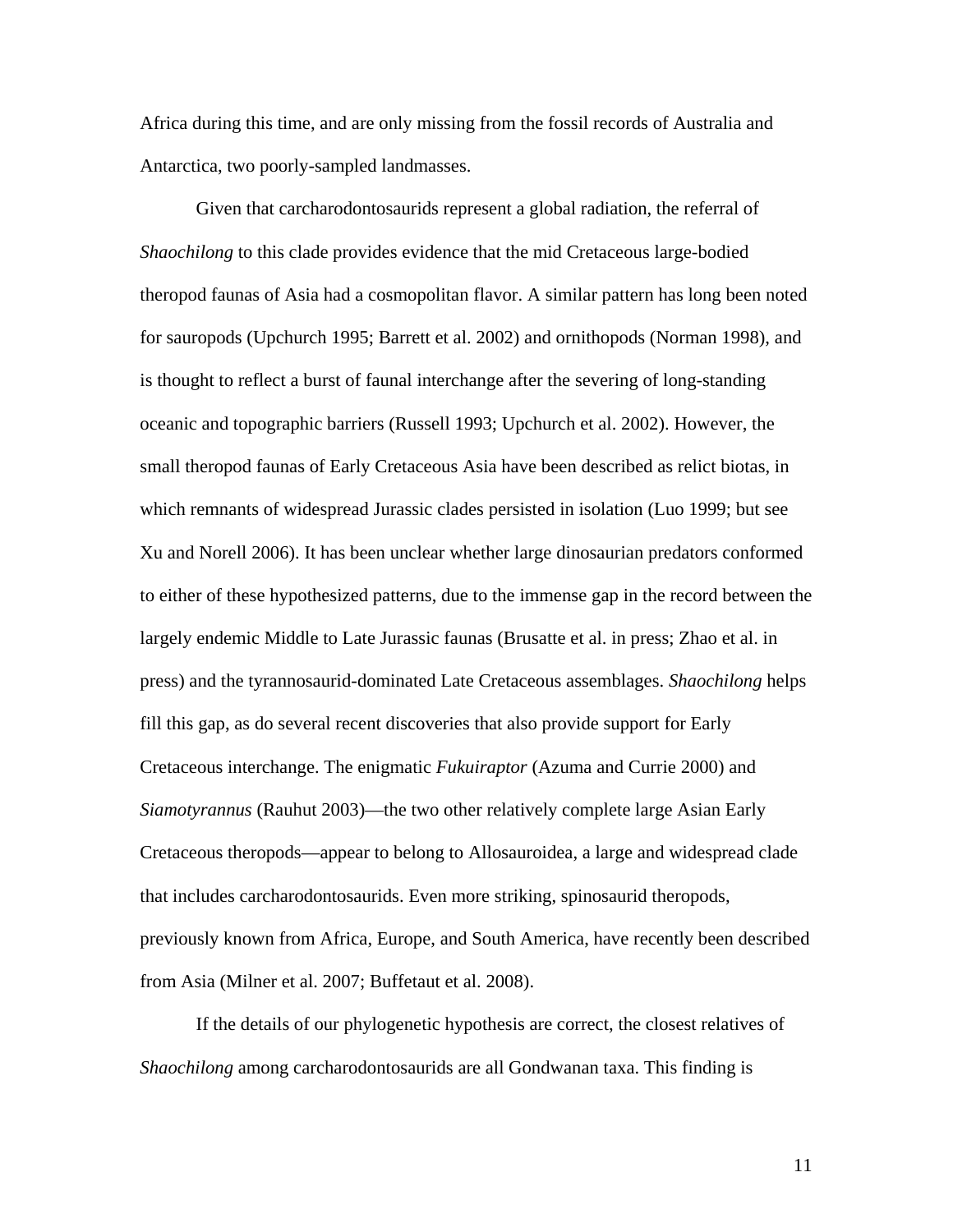surprising and may cast doubt on one of the most prominent Mesozoic biogeographic scenarios: the hypothesis that allosauroids evolved vicariantly in concert with the breakup of Pangea (e.g., Harris 1998; Sereno 1999; Brusatte and Sereno 2008). This scenario predicts that Asian allosauroids should be positioned basally on the cladogram, as Asia was the first landmass to break away from Pangaea, but the affinities of *Shaochilong* suggest the origination of allosauroid clades prior to major continental breakup events. Alternatively, the placement of *Shaochilong* as a derived carcharodontosaurid closely related to southern taxa may be evidence for northern-southern interchange in the Early Cretaceous. Such interchange has been envisioned as 'island-hopping' across the Tethys (Gheerbrant and Rage 2006). However, most discussions of Early Cretaceous Asian interchange have only noted similarities to contemporary faunas in Europe and North America at this time, as opposed to Gondwana (e.g., Russell 1993).

Carcharodontosaurids are part of the larger allosauroid radiation of the Middle Jurassic to mid Cretaceous. *Shaochilong* is the youngest known Laurasian allosauroid, and extends the temporal range of this lineage on the northern continents until younger than 92 million years ago (based on the radiometric date of Kobayashi and Lu 2003). This helps considerably to bridge the gap between the youngest Laurasian allosauroids (previously *Acrocanthosaurus* from the ?Aptian-Albian, ca. ?125–100 million years ago, of North America) and the oldest large-bodied tyrannosaurids, which first appear suddenly in the Campanian in both North America and Asia (ca. 83.5 million years ago; Holtz 2004). As the mid Cretaceous record of North America is poor (e.g., Cifelli et al. 1997), *Shaochilong* may help constrain the timing of tyrannosaurid ascent in Laurasia as a whole. Although *Shaochilong* is only a single data point, its identification as a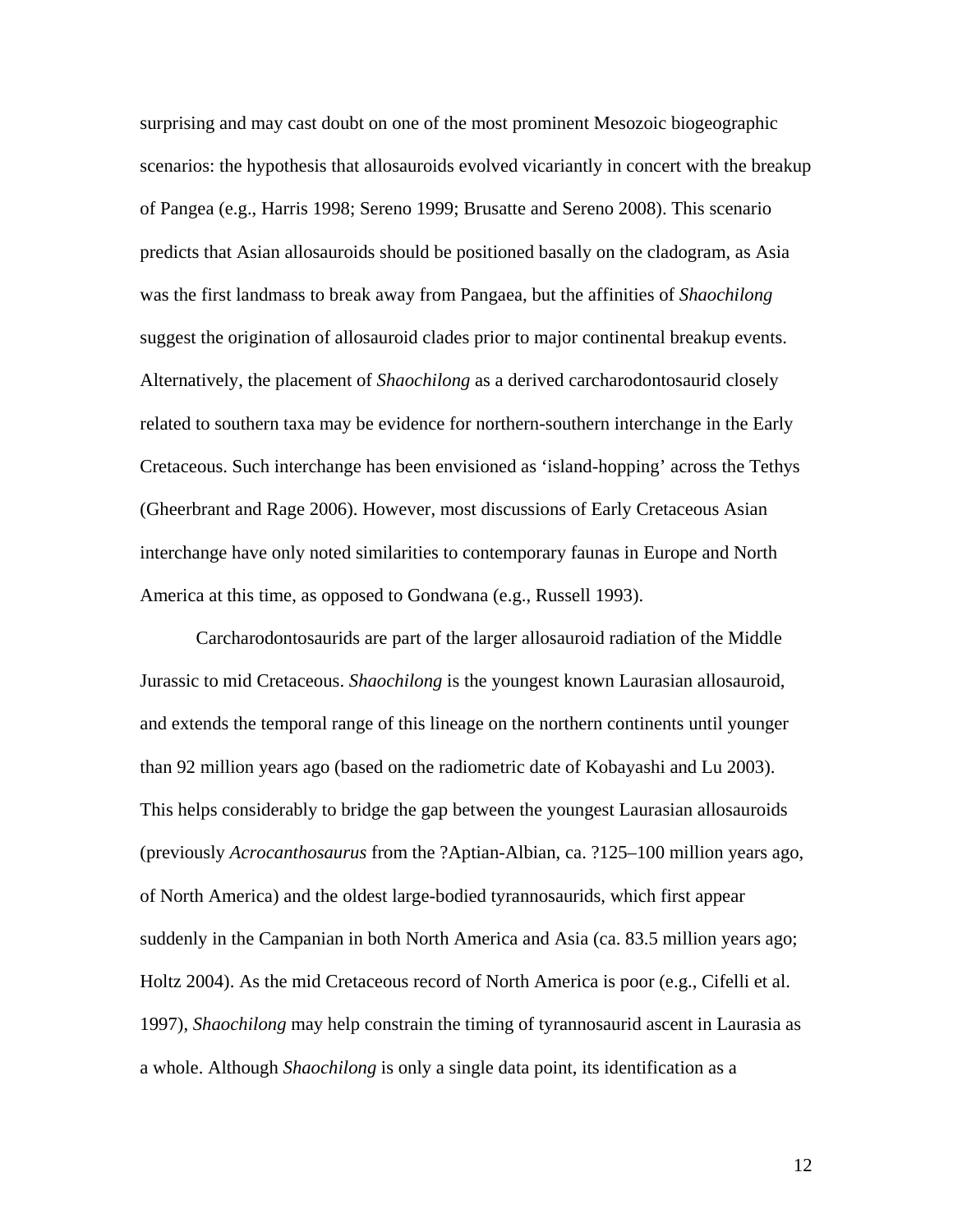carcharodontosaurid suggests that basal tetanurans, not tyrannosaurids, were still the dominant large-bodied predators in Laurasia throughout the mid Cretaceous. This suggestion is reinforced by the contemporary *Chilantaisaurus tashuikouensis*, an even larger theropod that also belongs to a non-tyrannosauroid basal tetanuran lineage (see supplementary material; Benson and Xu 2008). Thus, we suggest that the rise of tyrannosaurids as large-bodied predators may have been a relatively sudden event restricted to the last 15-20 million years of the Cretaceous, despite the origination of the tyrannosauroid clade in the Late Jurassic (Xu et al. 2006; Benson 2008) and the presence of smaller tyrannosauroids in Asia throughout the Early Cretaceous (Xu et al. 2004; Li et al. 2009). This prediction can only be tested by the discovery of additional large theropods from the Early-middle Cretaceous of Asia and North America. The reinterpretation of *Shaochilong* as a carcharodontosaurid, along with the recent discovery of the Santonian (ca. 84 Ma) *Aerosteon* from Gondwana (Sereno et al. 2008), indicates that allosauroids persisted as large predators across the globe for longer than previously thought.

**Acknowledgments** We thank numerous curators and researchers for access to specimens in their care, foremost A. Kramarz, J. Canale, R. Cifelli, R. Coria, M. Getty, S. Hutt, M. Munt, J. Person, P. Sereno, V. Schneider and X.-J. Zhao. We thank T. Carr, N. Smith, and an anonymous reviewer for their critiques, and P. Barrett, M. Benton, R. Butler, R. Cifelli, and S. Nesbitt for comments on earlier versions of the ms. Grants from the Cambridge Philosophical Society, the Jurassic Foundation, NERC and the Palaeontographical Society supported collections visits. SLB is supported by an National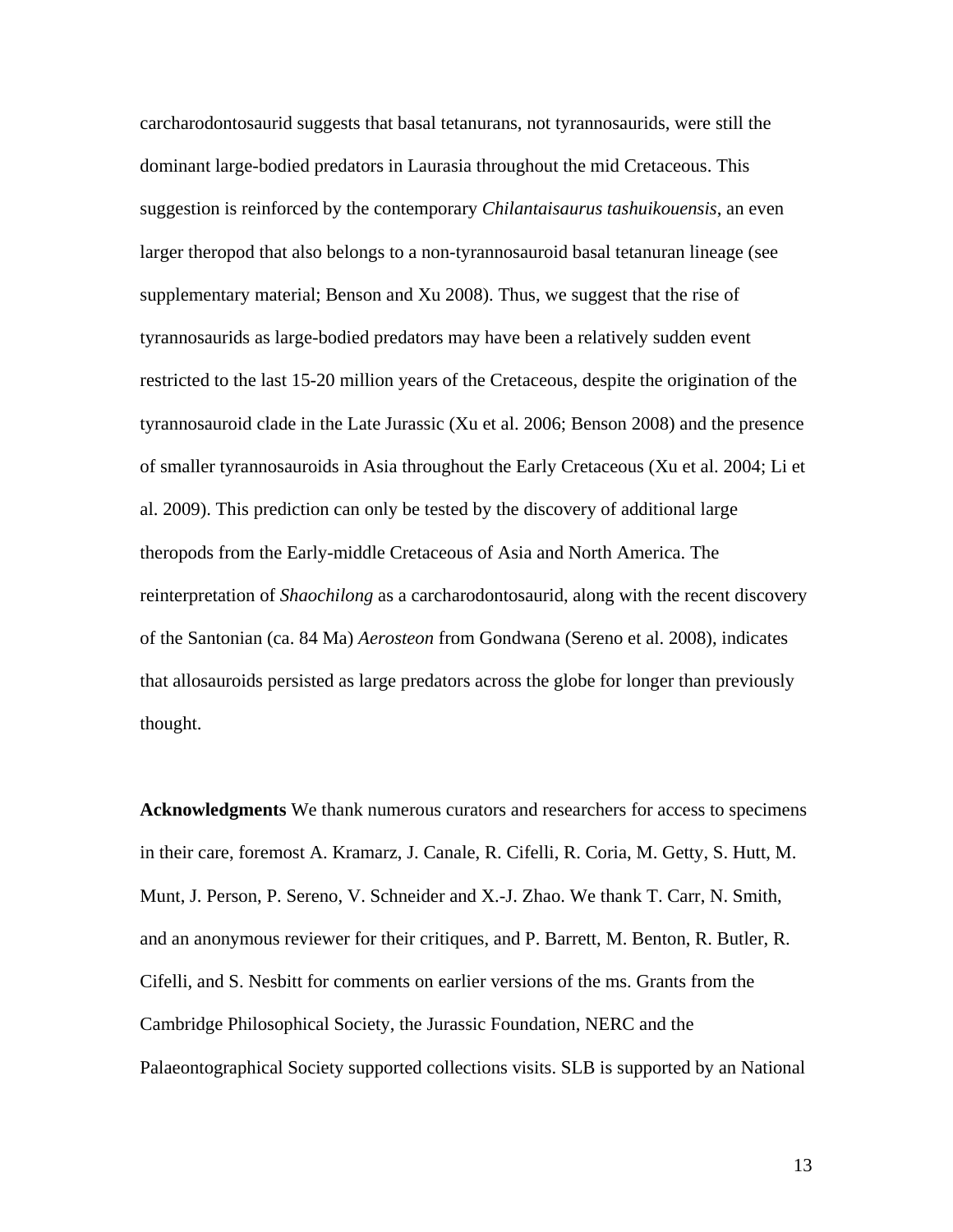Science Foundation Graduate Research Fellowship. RBJB's research is supported by National Environmental Research Council studentship NER/S/A/2005/13488. Additional support was provided by the Chinese Academy of Sciences (XX, CS, DWEH) and National Natural Science Foundation of China (XX).

#### **References**

- Allain R (2002) Discovery of megalosaur (Dinosauria, Theropoda) in the Middle Bathonian of Normandy (France) and its implications for the phylogeny of basal Tetanurae. J Vert Paleontol 22:548-563
- Azuma Y, Currie PJ (2000) A new carnosaur (Dinosauria: Theropoda) from the Lower Cretaceous of Japan. Can J Earth Sci 37:1735-1753
- Barrett PM, Hasegawa Y, Manabe M, Isaji S, Matsuoka H. (2002) Sauropod dinosaurs from the Lower Cretaceous of eastern Asia: taxonomic and biogeographical implications. Palaeontol 45:1197-1217
- Benson RBJ (2008) New information on *Stokesosaurus*, a tyrannosauroid (Dinosauria: Theropoda) from North America and the United Kingdom. J Vert Paleontol 28:732-750
- Benson RBJ, Xu X (2008) The anatomy and systematic position of the theropod dinosaur *Chilantaisaurus tashuikouensis* Hu, 1964 from the Early Cretaceous of Alanshan, People's Republic of China. Geol Mag 145:778-789
- Brusatte SL, Benson RBJ, Carr TD, Williamson TE, Sereno PC (2007) The systematic utility of theropod enamel wrinkles. J Vert Paleontol 27:1052-1056

Brusatte SL, Benson RBJ, Currie PJ, Zhao X-J (In press). The skull of *Monolophosaurus*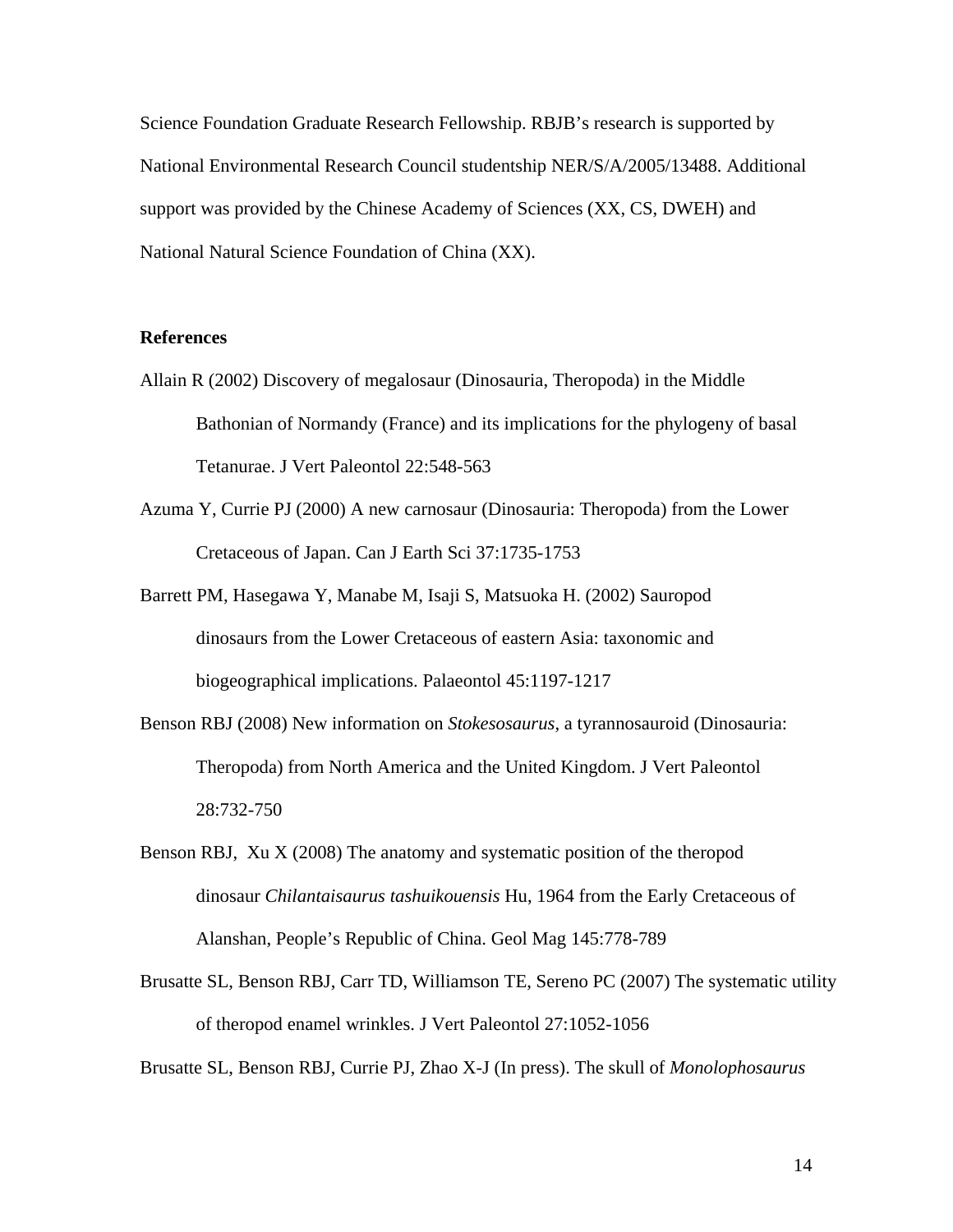*jiangi* (Dinosauria: Theropoda) and its implications for early theropod phylogeny and evolution. Zool J Linn Soc

- Brusatte SL, Benson RBJ, Hutt S (2008) The osteology of *Neovenator salerii* (Dinosauria: Theropoda) from the Wealden Group (Barremian) of the Isle of Wight. Monograph of the Palaeontographical Society 162(631):1-166
- Brusatte SL, Sereno PC (2007) A new species of *Carcharodontosaurus* (Dinosauria: Theropoda) from the Cenomanian of Niger and a revision of the genus. J Vert Paleontol 24:902-916
- Brusatte SL, Sereno PC (2008) Phylogeny of Allosauroidea (Dinosauria: Theropoda): comparative analysis and resolution. J Syst Palaeontol 6:155-182
- Buffetaut E, Suteethorn V, Tong H, Amiot R (2008) An Early Cretaceous spinosaurid theropod from southern China. Geol Mag 145:745-748
- Chure DJ (1998) "*Chilantaisaurus*" *maortuensis*, a large maniraptoran theropod from the Early Cretaceous (Albian) of Nei Mongol, PRC. J Vert Paleontol 18:33A-34A
- Chure DJ (2000)A new species of *Allosaurus* from the Morrison Formation of Dinosaur National Monument (Utah-Colorado) and a revision of the theropod family Allosauridae. PhD. Dissertation, Columbia University, New York, 964 pp
- Chure DJ, Manabe M, Tanimoto M, Tomida Y (1999) An unusual theropod tooth from the Mifune Group (Late Cenomanian to Early Turonian), Kumamoto, Japan. In: Tomida Y, Rich TH, Vickers-Rich P (eds) Proceedings of the Second Gondwanan Dinosaur Symposium. National Science Museum Monographs, Tokyo, 15: pp. 291-296

Cifelli RL, Kirkland J I, Weil A, Deino AL, Kowallis BJ (1997) High-precision  ${}^{40}Ar/{}^{39}Ar$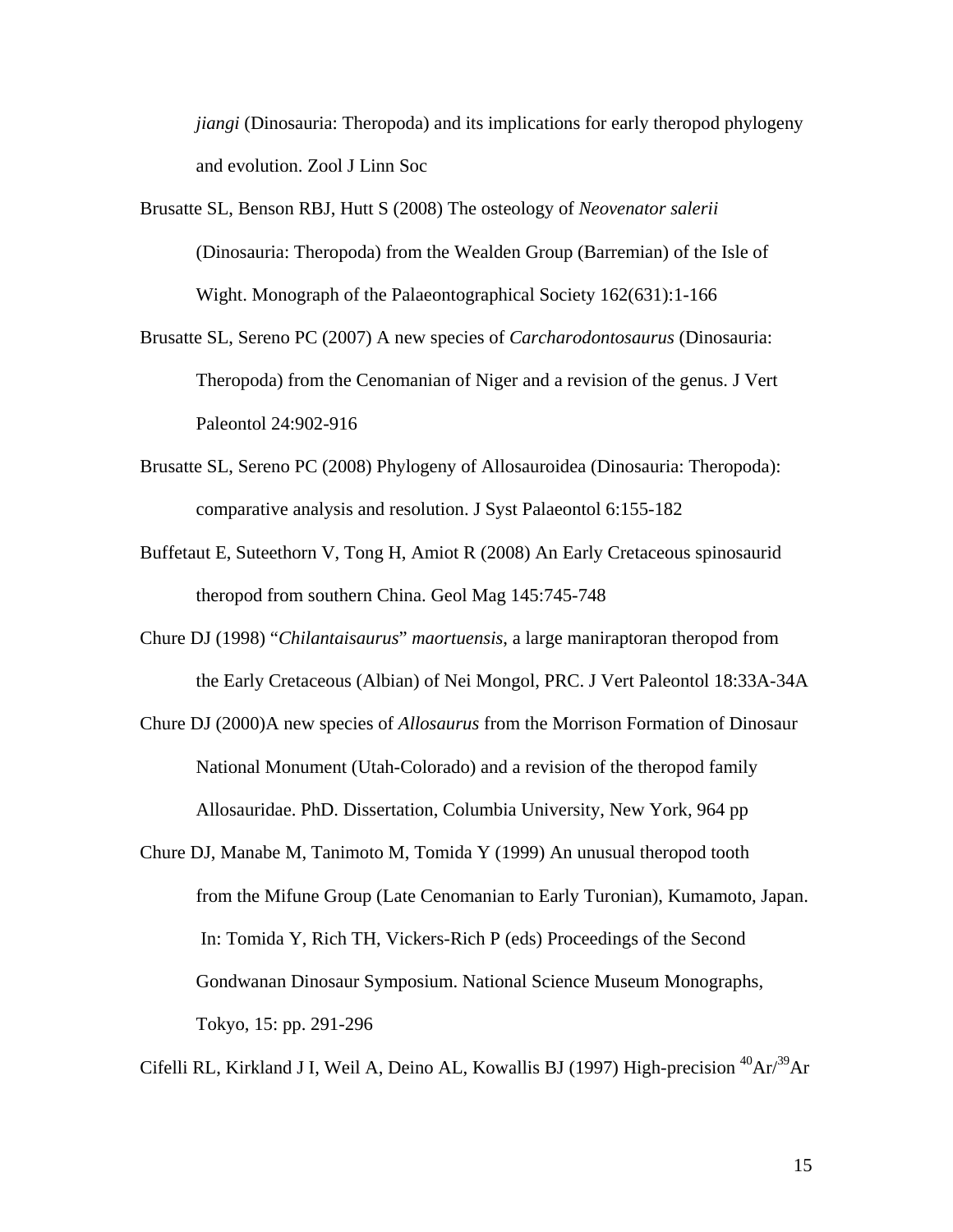geochronology and the advent of North America's Late Cretaceous terrestrial fauna. Proc Nat Acad Sci USA 94:11163–11167

- Coria RA, Currie PJ (2002) The braincase of *Giganotosaurus carolinii* (Dinosauria: Theropoda) from the Upper Cretaceous of Argentina. J Vert Paleontol 22:802-811
- Coria RA, Currie PJ (2006) A new carcharodontosaurid (Dinosauria, Theropoda) from the Upper Cretaceous of Argentina. Geodiversitas 28:71-118
- Currie PJ (2000) Theropods from the Cretaceous of Mongolia. In: Benton MJ, Shishkin MA, Unwin DM, Kurochkin EN (eds) The Age of Dinosaurs in Russia and Mongolia. Cambridge University Press, Cambridge, pp. 434-455
- Currie PJ, Carpenter K (2000) A new specimen of *Acrocanthosaurus atokensis* (Theropoda, Dinosauria) from the Lower Cretaceous Antlers Formation (Lower Cretaceous, Aptian) of Oklahoma, USA. Geodiversitas 22:207-246
- Currie PJ, Zhao X-J (1993) A new large theropod (Dinosauria, Theropoda) from the Jurassic of Xinjiang, People's Republic of China. Can J Earth Sci 30:2037-2081
- Franzosa J, Rowe T (2005) Cranial endocast of the Cretaceous theropod dinosaur *Acrocanthosaurus atokensis*. J Vert Paleontol 25:859-864
- Gauthier J (1986) Saurischian monophyly and the origin of birds. In Padian K (ed) The origin of birds and the evolution of flight Memoirs of the California Academy of Sciences, pp. 1-55
- Gheerbrant E, Rage J-C (2006) Paleobiogeography of Africa: How distinct from Gondwana and Laurasia? Palaeogeographhy, Palaeoclimatology, Palaeoecology 241:224-246

Harris JD (1998) A reanalysis of *Acrocanthosaurus atokensis*, its phylogenetic status,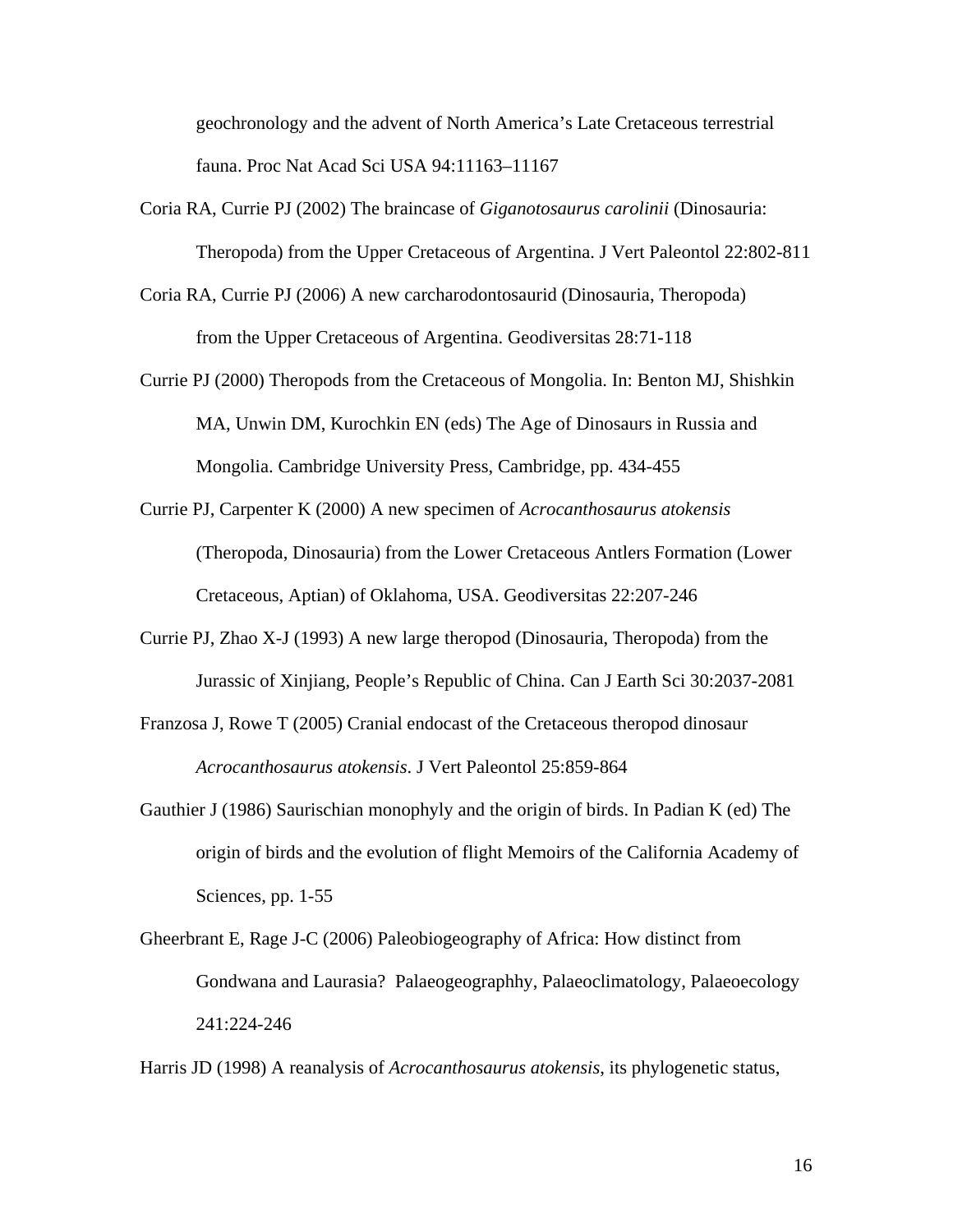and Paleobiogeographic implications, based on a new specimen from Texas. New Mexico Museum of Natural History and Science Bulletin 13:1-75

- Holtz TR, Jr (2004) Tyrannosauroidea. In Weishampel DB, Dodson P, Osmolska H (eds) The Dinosauria,  $2^{nd}$  edn. University of California Press, Berkeley, pp. 11-136
- Hu S-Y (1964) Carnosaurian remains from Alashan, Inner Mongolia. Vertebrata PalAsiatica 8:42-63
- Kobayashi Y, Lu J-C (2003) A new ornithomimid dinosaurian with gregarious habits from the Late Cretaceous of China. Acta Pal Polonica 48:235-259
- Li D, Norell MA, Gao K, Smith ND, Makovicky P J (2009) A longirostrine tyrannosauroid from the Early Cretaceous of China. Proc R Soc B doi: 10.1098/rspb.2009.0249

Luo Z (1999) A refugium for relicts. Nature 400:24–25

- Madsen JH (1976) *Allosaurus fragilis*: a revised osteology. Utah Geological Survey Bulletin 109:1-163
- Makovicky PJ, Norell MA (1998) A partial ornithomimid braincase from Ukhaa Tolgod (Upper Cretaceous, Mongolia). Am Mus Novit 3247:1-16
- Marsh OC (1878) Principal characters of American Jurassic dinosaurs. Pt. 1. Am.

J. Sci. (Series 3) 16:411-416

- Marsh OC (1881) Principal characters of American Jurassic dinosaurs. Part V. Am. J. Sci. Ser. 21:417–423
- Milner A, Buffetaut E, Suteethorn V. (2007) A tall-spined spinosaurid theropod from Thailand and the biogeography of spinosaurs. J Vert Paleontol 27:118A

Molnar RE, Kurzanov SM, Dong Z (1990) Carnosauria. In Weishampel DB, Dodson P,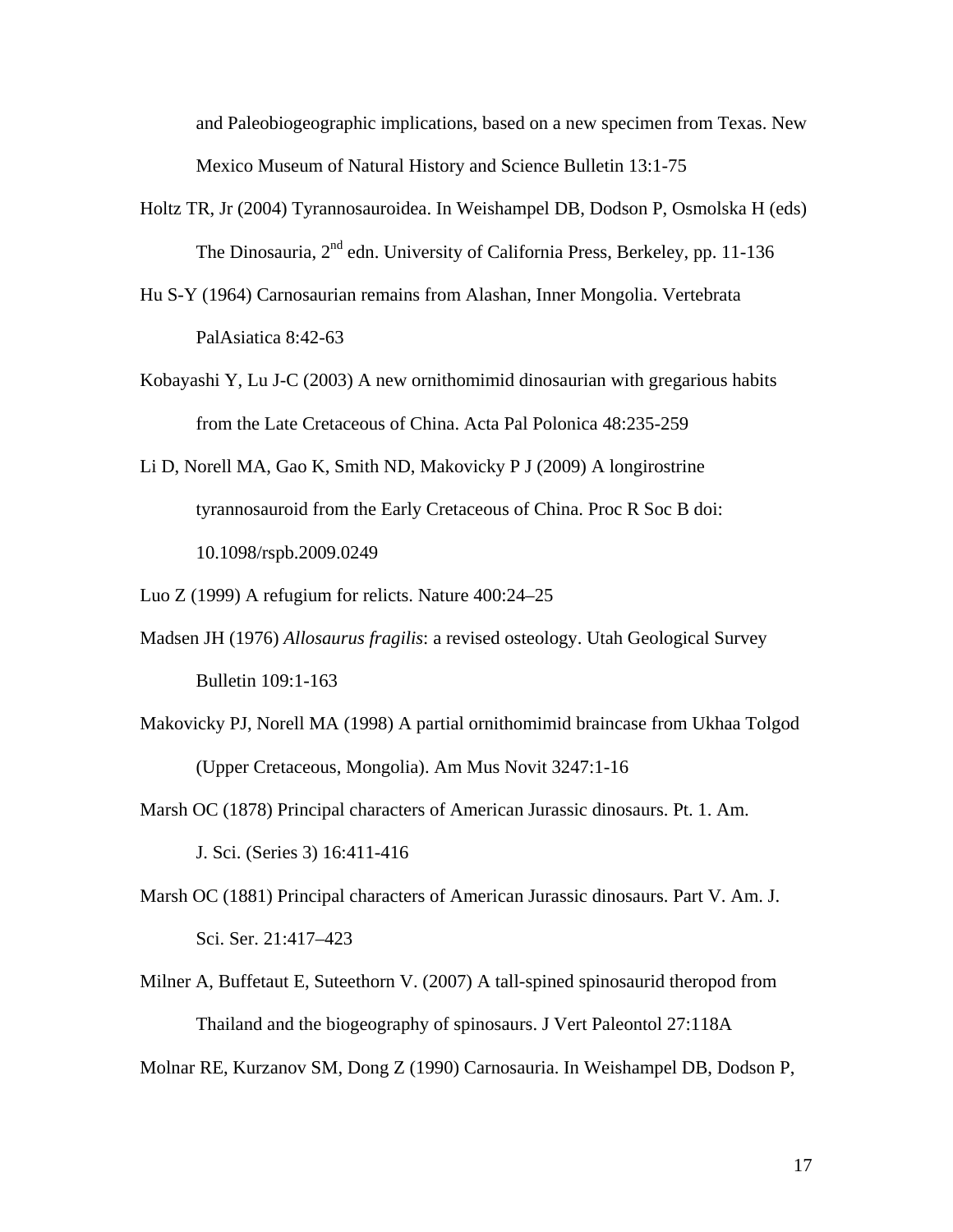Osmolska H (eds)The Dinosauria. University of California Press, Berkeley, pp. 169-209

Norell MA, Makovicky PJ, Clark JM (2004) The braincase of *Velociraptor*. In Currie PJ, Koppelhus EB, Shugar MA, Wright JL (eds) Feathered Dragons: Studies on the Transition from Dinosaurs to Birds. Indiana University Press, Bloomington, pp.133- 143

Norell MA, Xu X (2005) Feathered dinosaurs. Ann Rev Earth Plan Sci 33:277-299

- Norman DB (1998) On Asian ornithopods (Dinosauria: Ornithischia). 3. A new species of iguanodontid dinosaur. Zool J Linn Soc 122:291-348
- Novas FE, de Valais S, Vickers-Rich P, Rich T. (2005) A large Cretaceous theropod from Patagonia, Argentina, and the evolution of carcharodonotsaurids. Naturwissenschaften 92: 226-230
- Rauhut OWM (2003) The interrelationships and evolution of basal theropod dinosaurs. Spec Pap Palaeontol 69:1-213
- Russell DA (1993) The role of Central Asia in dinosaurian biogeography. Can J Earth Sci 30:2002-2012
- Sampson SD, Witmer LM (2007) Craniofacial anatomy of *Majungasaurus crenatissimus* (Theropoda: Abelisauridae) from the Late Cretaceous of Madagascar. J Vert Paleontol Mem 8:32-102

Sereno PC (1999) The evolution of dinosaurs. Science 284:2137-2147

Sereno PC, Brusatte SL (2008) Basal abelisaurid and carcharodontosaurid theropods from the Elrhaz Formation (Aptian-Albian) of Niger. Acta Pal Polonica. 53:15-46

Sereno PC, Dutheil DB, Iarochene M, Larsson HCE, Lyon GH, Magwene PM, Sidor CA,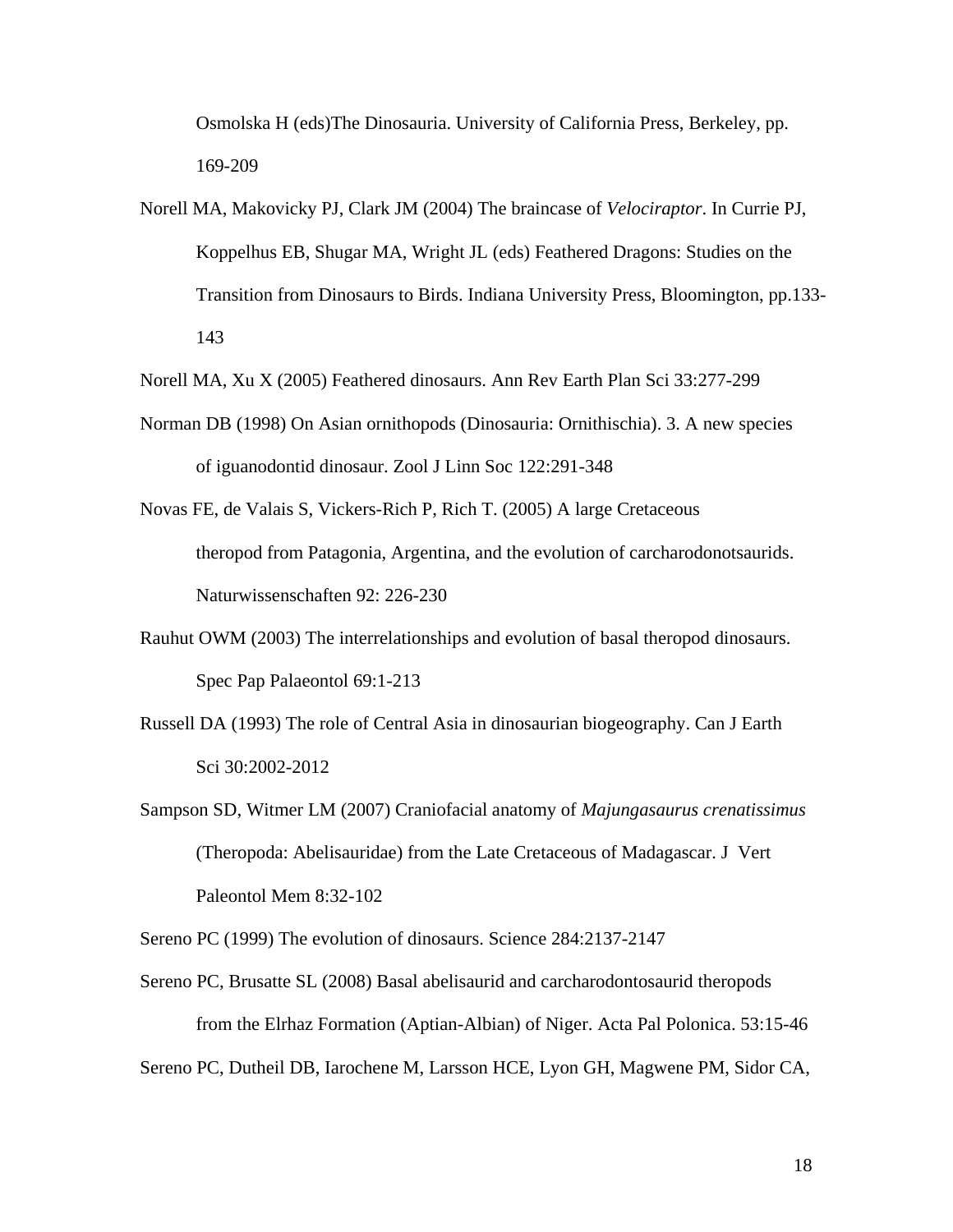Varricchio DJ, Wilson, JA (1996) Predatory dinosaurs from the Sahara and Late Cretaceous faunal differentiation. Science 272:986-991

Sereno PC, Martinez RN, Wilson JA, Varricchio DJ, Alcober OA, Larsson HCE (2008) Evidence for avian intrathoracic air sacs in a new predatory dinosaur from Argentina. PLoS One 3: e3303.

Smith ND, Makovicky PJ, Hammer WR, Currie PJ (2007) Osteology of *Cryolophosaurus ellioti* (Dinosauria: Theropoda) from the Early Jurassic of Antarctica and implications for early theropod evolution. Zool J Linn Soc 151: 377-421

- Stromer E (1931) Ergebnisse der Forschungsrisen Prof. E. Stromers in den Wüsten Ägyptens. II. Wirbeltierreste der Baharje-Stufe (unterstes Cenoman). 10. Ein Skelett-Rest von Carcharodontosaurus no. gen. Abhandlungen der Bayerischen Akademie der Wissenschaften, Mathematisch-Naturwissenschaftliche Abteilung, Neue Folge 9:1-23
- Upchurch P (1995) The evolutionary history of the sauropod dinosaurs. Phil Trans R Soc Lond B 349:365-390
- Upchurch P, Hunn CA,. Norman DB (2002) An analysis of dinosaurian biogeography: evidence for the existence of vicariance and dispersal patterns caused by geological events. Proc R Soc B 269:613-621

Weishampel DB, Barrett PM, Coria RA, Le Loeuff J, Xu X, Zhao X, Sahni A, Gomani E. MP, Noto CR (2004) Dinosaur Distribution. In Weishampel DB, Dodson P, Osmolska H (eds) The Dinosauria, 2nd edn. University of California Press, Berkeley, pp. 517-606

Xu X, Norell MA (2006) Non-avian dinosaur fossils from the Lower Cretaceous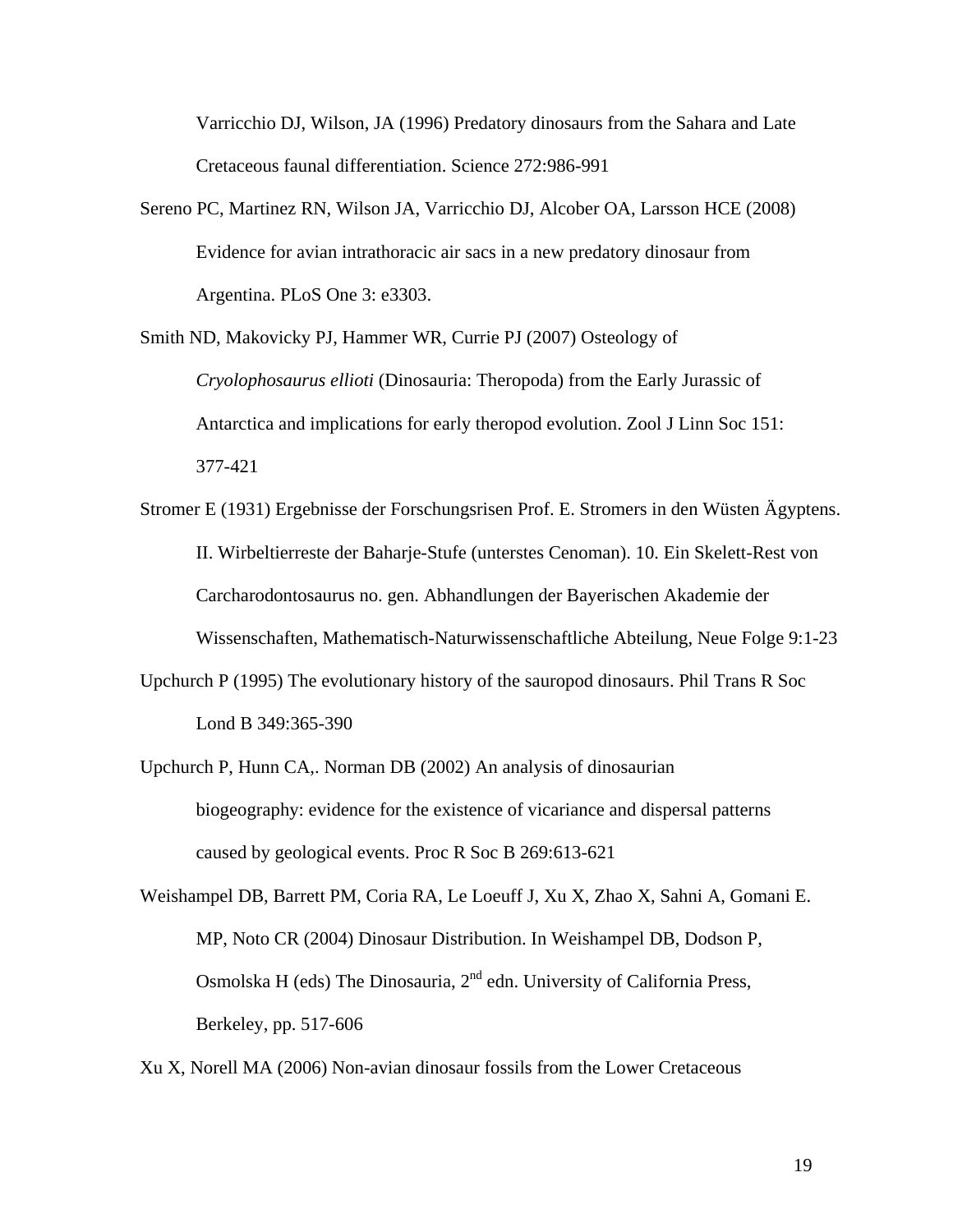Jehol Group of western Liaoning, China. Geol J 41:419-437

- Xu X, Norell MA, Kuang X, Wang X, Zhao Q, Jia,C (2004) Basal tyrannosauroids from China and evidence for protofeathers in tyrannosauroids. Nature 431:680-684
- Xu X, Clark JM, Forster CA, Norell MA, Erickson GM, Eberth DA, Jia C, Zhao Q (2006) A basal tyrannosauroid dinosaur from the Late Jurassic of China. Nature 439:715-718
- Zhao X-J, Benson RBJ, Brusatte SL, Currie PJ (In press). The postcranial skeleton of *Monolophosaurus jiangi* (Dinosauria: Theropoda) from the Middle Jurassic of Xinjiang, China, and a review of Middle Jurassic Chinese theropods. Geol Mag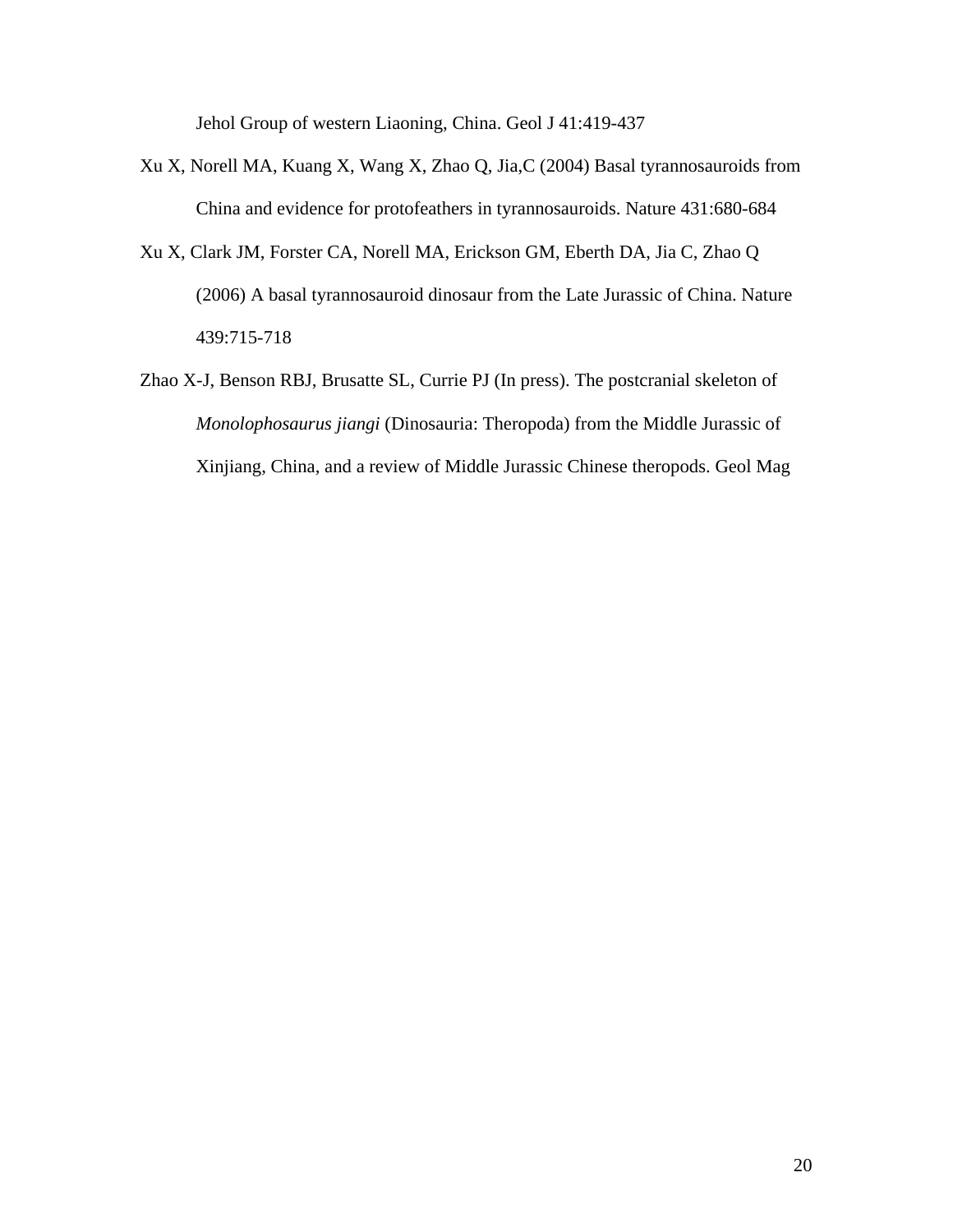**Fig. 1** *Shaochilong maortuensis* IVPP V2885.1-7. Right maxilla in lateral (*a*) and medial (*b*) views; braincase in right lateral (*c*) and occipital (*d*) views; partial skull roof (nasal, frontal, parietal) in dorsal (*e*) and left lateral (*f*) views. Abbreviations: aoc, antotic crest of laterosphenoid; aof, antorbital fossa; ar, anterior ramus; atr, anterior tympanic recess; bt, basal tuber; cr, curved crest within supratemporal fossa; dtr, dorsal tympanic recess; fm, foramen magnum; fo, fenestra ovalis; for, paracondylar openings representing jugular foramen and foramen for nerve XII; gr, groove; idp, interdental plates; jpr, jugal process; lc, lacrimal contact; ma, maxillary antrum; nas, nasal; np, nasal prong; oc, occipital condyle; on, orbital notch between lacrimal and postorbital contacts; par, parietal; pmr, promaxillary recess; pn, pneumatopore; poc, postorbital contact; pop, paroccipital process; pp, preotic pendant; sc, sagittal crest; scr, subcondylar recess; sok, supraoccipital knob; sor, supraorbital ridge; stf, supratemporal fossa; V, trigeminal nerve foramen; VII, facial nerve foramina. Scale bars represent 5 cm. Paroccipital processes have been broken, but original published photos (Hu 1964) show that they are strongly downturned

**Fig. 2** *Shaochilong maortuensis* IVPP V2885.3. Right quadrate in anterior (*a*), posterior (*b*), lateral (*c*), medial (*d*), proximal (*e*), and distal (*f*) views. Abbreviations: qf, quadrate foramen; qja, quadratojugal articular surface. Scale bars represent 5 cm.

**Fig. 3** Phylogenetic relationships of *Shaochilong maortuensis* and other allosauroid theropods superimposed on the Mesozoic time scale. Thick black bars represent the finest possible stratigraphic resolution for each taxon (they are not observed ranges).